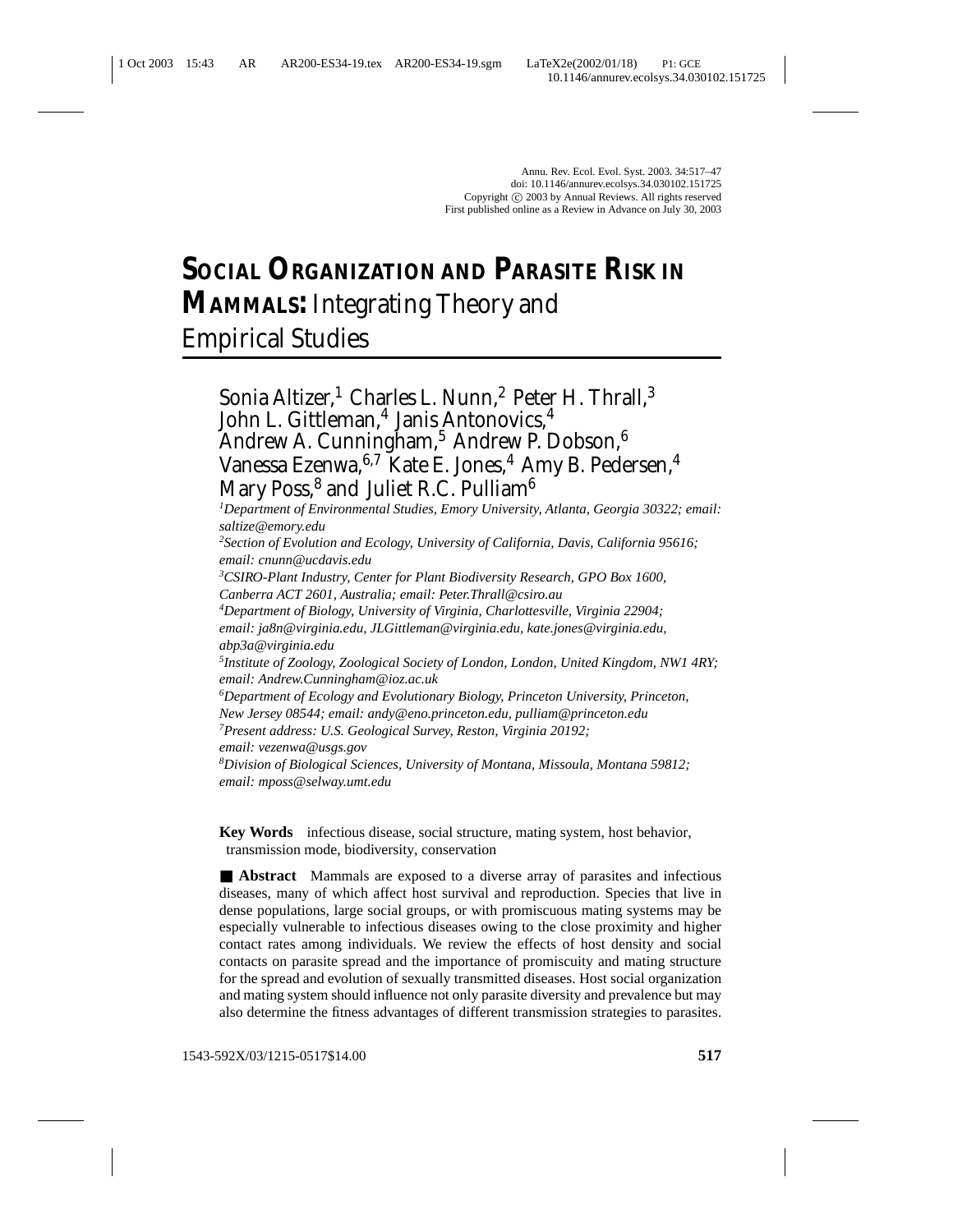Because host behavior and immune defenses may have evolved to reduce the spread and pathogenicity of infectious diseases, we also consider selective pressures that parasites may exert on host social and mating behavior and the evolutionary responses of hosts at both the immunological and behavioral levels. In examining these issues, we relate modeling results to observations from wild populations, highlighting the similarities and differences among theoretical and empirical approaches. Finally, the epidemiological consequences of host sociality are very relevant to the practical issues of conserving mammalian biodiversity and understanding the interactions between extinction risk and infectious diseases.

# **INTRODUCTION**

Social organization, including the size and composition of social groups, and mating systems, including partner exchange rates and variance in male and female mating success, should directly influence host proximity and the number and duration of contacts in a population. These behaviors are therefore expected to have major effects on parasite spread within host species and should influence the distribution of parasites among host species. This point is illustrated vividly in the case of sexually transmitted diseases (STDs), in which the expected risk of infection increases with the number of mating partners (e.g., Anderson & May 1992, Thrall et al. 2000). Consequently, differences in promiscuity among host species should influence the prevalence and diversity of STDs. Social interactions also provide key opportunities for parasite spread, and parasites transmitted by social contacts are expected to be more common in larger groups and in denser populations (Arneberg et al. 1998, Freeland 1976, Loehle 1995). In fact, parasites may ultimately represent a major cost to both social organization and promiscuity, and changes in host behavior may arise from increased parasite prevalence or severity. A cogent example is the shift in human sexual behavior resulting from the AIDS pandemic (e.g., Anderson et al. 1989, Mills et al. 1997).

General expectations for how host behavior might affect parasite spread may seem relatively straightforward (Figure 1), but questions remain to be addressed at two levels: patterns of parasitism within populations, and comparative patterns among host and parasite communities. For example, do highly social hosts harbor greater parasite diversity, and do observed patterns depend on parasite characteristics? Do promiscuous host species experience a greater risk of STDs, and how does host mating behavior affect the evolution of parasite transmission? Have behavioral or immune defenses evolved in highly social species to minimize disease risk? Answering such questions provides an important step toward predicting patterns of disease incidence and will aid in identifying the potential for new parasites to emerge and spread.

This review discusses recent advances in this field and raises new questions for understanding the links between host sociality and the transmission of infectious disease. Two complementary approaches are needed to address these questions: theoretical studies that examine how key variables influence parasite spread, and empirical studies that assess infection risk within populations and the distribution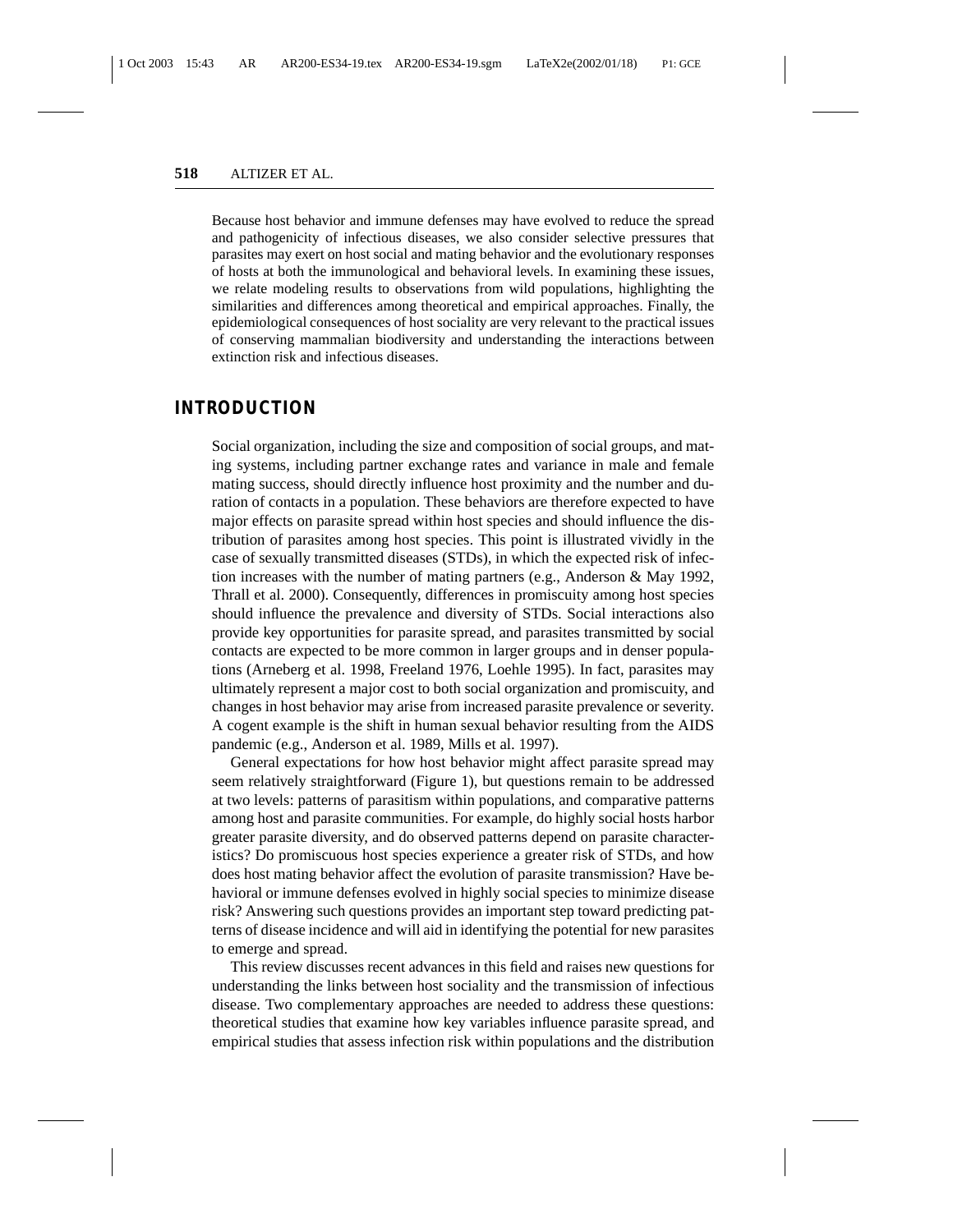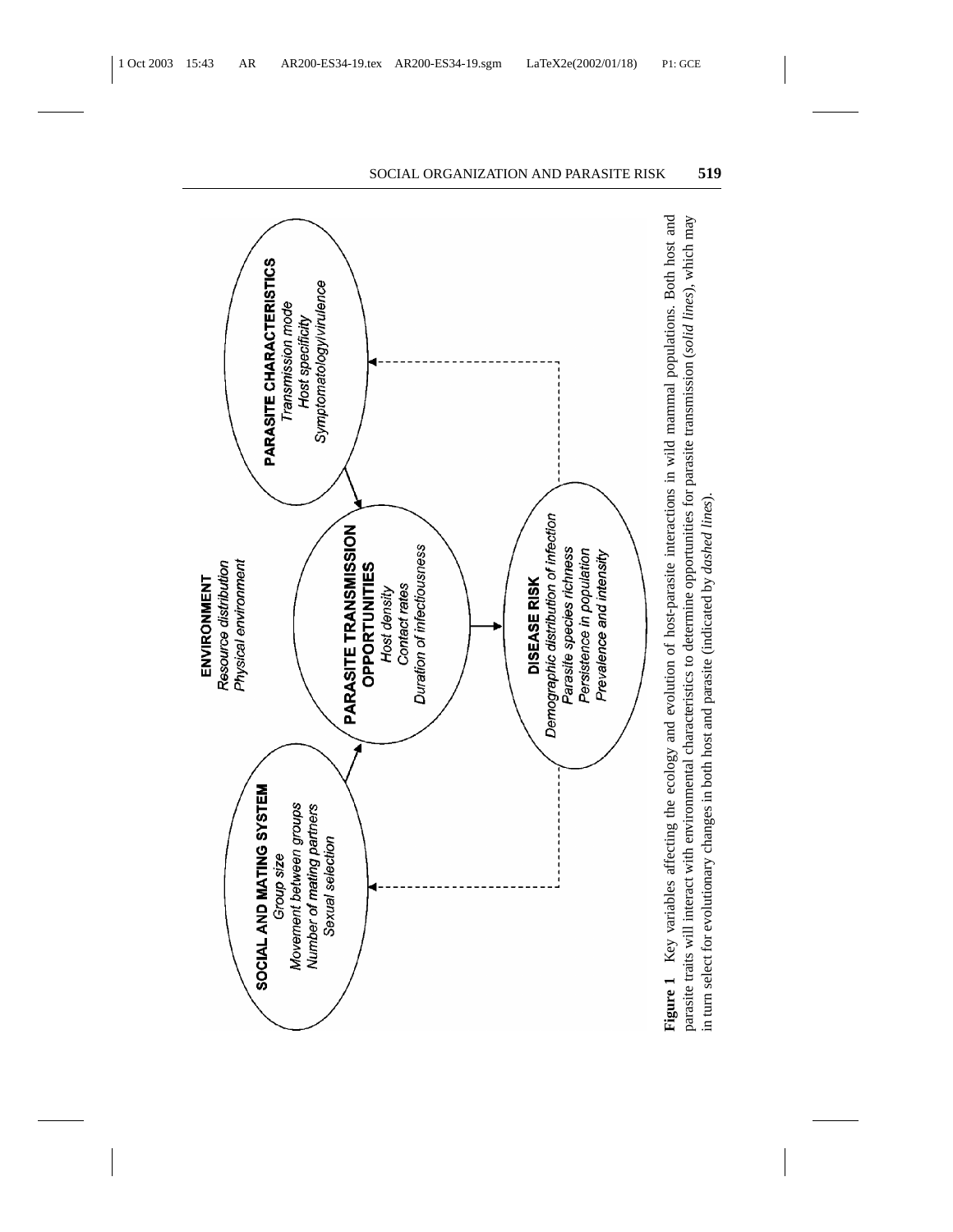of parasites across host populations or species. Throughout this review, we apply the term parasite to any infectious organism capable of colonizing a host, utilizing host resources, and spreading to new hosts. Our conclusions apply to both microparasites (such as viruses, bacteria, and protozoa) and macroparasites (such as helminths and arthropods; Anderson & May 1992).

Integrating theoretical results with empirical approaches is best accomplished using a model system, or a group of related species in which studies have addressed basic natural history and conceptual issues (cf. Dugatkin 2001). We focus on mammals because comprehensive data are available on social, ecological, life history, and biogeographic parameters for a large proportion of species (e.g., Geffen et al. 1996, Gittleman 1996, Smuts et al. 1987). Moreover, because of their uses in farming and biomedical research, a great deal of information is available on the parasites of wild and captive mammal populations, making them particularly well suited for comparative studies (e.g., Arneberg et al. 1998, Morand & Poulin 1998). The evolutionary history of mammals is becoming increasingly well known (e.g., Bininda-Emonds et al. 1999, Jones et al. 2002, Liu et al. 2001) enabling examination of questions in a phylogenetic context. Finally, mammals are important foci for conservation efforts, and understanding the role of parasites in wild populations will become vital for future conservation and management decisions (e.g., Dobson & Lyles 2000, Funk et al. 2001).

#### **GENERAL BACKGROUND**

In pioneering research, Freeland (1976, 1979) suggested that primate social interactions and behavior have evolved to reduce the spread and pathogenicity of new and existing parasites. Assuming that larger social groups experience increased disease risk, selection for pathogen avoidance should influence social group size, composition, and intergroup movements. For example, high parasite pressure may lead to increased rates of juvenile dispersal, and activities that induce behavioral or nutritional stress should increase the susceptibility of particular classes of individuals such as newcomers trying to enter a group or individuals vying for potential mates. Despite clear intuitive links and a growing number of theoretical studies that address host social and mating systems and infectious diseases, empirical studies that examine parasite spread and host sociality face many challenges. These include the need to control for a large number of potentially correlated host and parasite traits (Figure 1) and a lack of correspondence between methods for quantifying host behavior and parameters from epidemiological models, in addition to difficulties associated with population-level experimental work with mammalian species.

#### **Social and Mating Systems in Mammals**

Social organization, defined by the size and composition of social groups and patterns of intergroup dispersal, should directly influence host density and the number and duration of contacts within a population with important consequences for parasite transmission (Figure 1). For example, monogamous species with strictly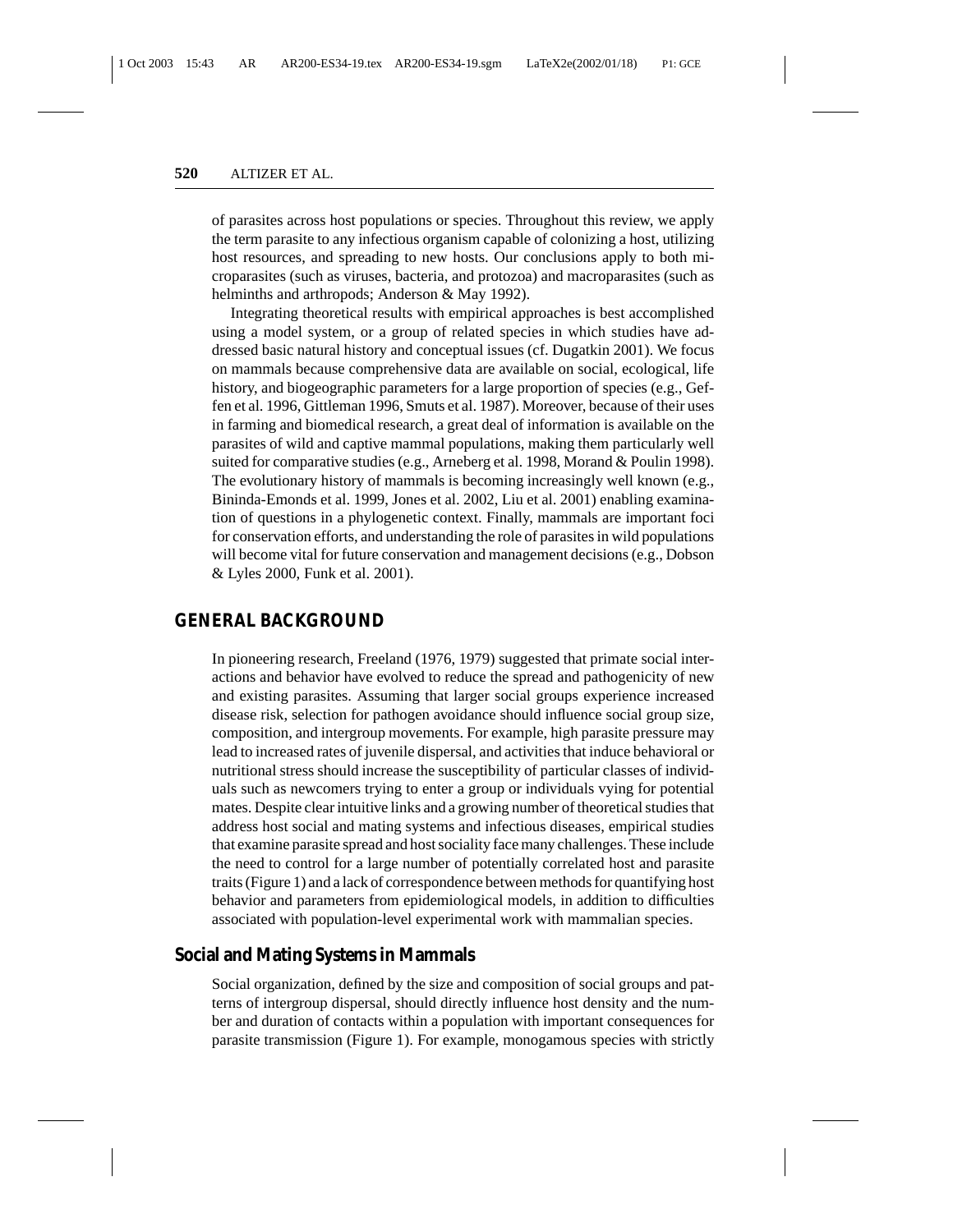defended territories are expected to exhibit fewer parasites because their number of intraspecific contacts is small, whereas social mammals that live in multi-male multi-female groups may afford greater opportunities for parasite spread. Mammalian social systems are distinguished primarily by the temporal and spatial interactions between adults and by the genetic relatedness among individuals (e.g., Alexander 1974). For example, solitary species often come together only to mate, whereas gregarious species may breed colonially in family groups or form herds or packs with either stable or variable composition. Social interactions can also be influenced by territoriality or exclusion of other groups and the presence of substructuring or dominance within groups (e.g., Dunbar 1988, Eisenberg 1981, Smuts et al. 1987).

Mating systems can be defined by variance in male and female mating success within a population, and vary dramatically among mammalian species. Observed patterns range from monogamy to polygynandry (where both sexes mate with multiple partners during a breeding season; e.g., Clutton-Brock 1989, Eisenberg 1981). Mating systems also exist in which males, but not females, have multiple partners (polygyny) and vice versa (polyandry), and such mating bonds can last throughout life or be limited to a few reproductive events.

Several ecological factors are thought to influence mammalian mating and social systems (Clutton-Brock 1989, Emlen & Oring 1977). Both sexes require resources and access to mates. However, sex differences in parental investment may skew the operational sex ratio toward males (Clutton-Brock & Parker 1992), and the relative importance of resources versus mating opportunities affect the two sexes differently (Trivers 1972). In mammals, females often invest more in offspring than do males, leading to the prediction that female social strategies should reflect environmental risks and resource availability, whereas male social strategies should reflect the opportunity to control groups of females (Emlen & Oring 1977). In microtine rodents, for example, female distributions are linked to environmental heterogeneities, and male distributions depend on female densities (e.g., Ostfeld 1985). In polygynous species such as red deer, clumped resources result in males defending areas that attract females, whereas dispersed resources lead to direct male defense of roving females (Carranza et al. 1995). Finally, intersexual conflict may influence social and mating systems. In primates, for example, stable malefemale relationships and home range defense may protect against infanticide by extragroup males (as in gibbons; van Schaik & Dunbar 1990), and female promiscuity may confuse paternity in larger social groups (as in baboons and macaques; van Schaik et al. 1999).

A particular challenge arises from the need to quantify mating and social structure in ways that are meaningful to host-parasite dynamics. As a case in point, mating systems defined categorically (as monogamous or polygynous) only poorly capture characteristics that are important from an epidemiological perspective. To assess STD risk in different mating systems, it is necesary to quantify variance in male and female mating contacts, how mating contacts vary with age and social status, the duration and fidelity of contacts within groups, and rates of intergroup migration (Figure 1). Many of these variables are difficult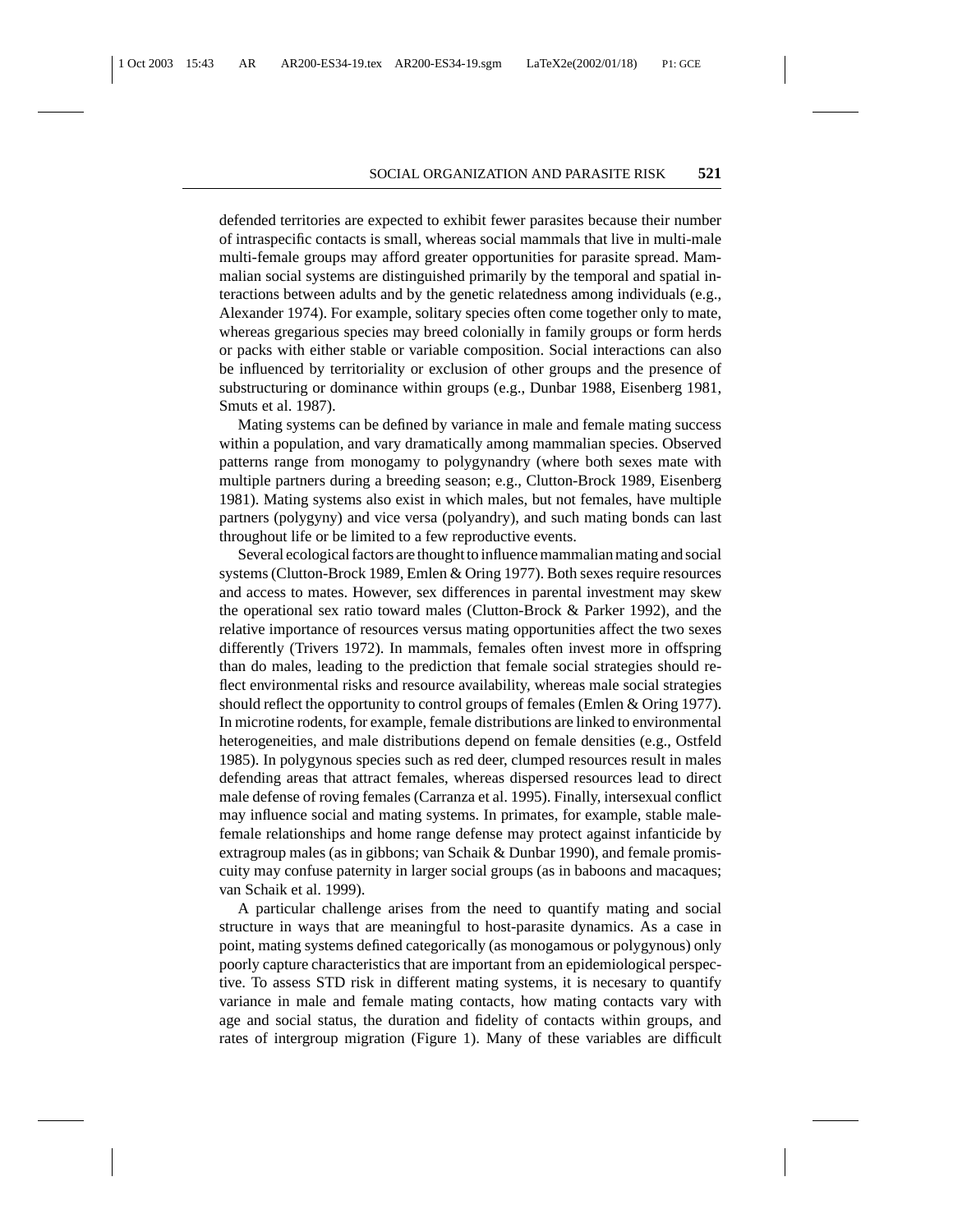to measure directly in wild populations, and indirect measures, including sexual dimorphism in body size or other traits under sexual selection, may be used to infer the degree of reproductive skew (Andersson 1994). For example, it has been shown that relative testes mass (after controlling for body mass) can indirectly reflect variation in mating promiscuity among host species (Nunn et al. 2000). Similarly, grooming rates with different partners or social group size can be used to quantify social contacts. Finally, intergroup migration is rarely measured in wild populations of social mammals, yet movement among groups should have major consequences for parasite spread (Thrall et al. 2000).

## **Parasite Ecology and Epidemiological Parameters**

A general understanding of parasite ecology and epidemiology provides a set of predictions regarding ecological factors that influence parasite spread and persistence. In simple host-parasite models with direct transmission, the probability that most parasites will spread in a host population is an increasing function of host density and longevity and a decreasing function of parasite-induced mortality and recovery (Anderson & May 1992). New infections usually depend on host contact rates and per contact probabilities of successful infection. This leads to the straightforward prediction that hosts living at high density or with frequent intraspecific contacts will increase the spread and prevalence of any given parasite species, and, by extension, the number of parasite species harbored by a host population (Figure 1; Anderson & May 1979, Arneberg 2002, Roberts et al. 2002).

Parasites exhibit an impressive variety of transmission modes, with a major dichotomy between direct transmission (where parasites are spread directly from host to host by sexual, social, or other close contact) and indirect transmission (where hosts encounter parasites in the environment, or through intermediate hosts or vectors). Different transmission modes should interact with host traits to influence parasite spread and persistence (Figures 1 and 2). The establishment of an STD, for example, depends on both host sexual behavior and parasite adaptations to increase infection probability. Increased sociality and greater host population density are predicted to increase the transmission of parasites spread through direct contact (Thrall & Antonovics 1997), whereas parasites spread by biting vectors or exposure to contaminated soil or water may be less sensitive to changes in host contacts or density (e.g., Anderson & May 1992). Interestingly, sexual (between mating partners) and vertical (parent to offspring) transmission have been suggested as parasite strategies for persistence in low density or solitary host species, as sexual reproduction is one of the few times that conspecifics come into contact in these species (Smith & Dobson 1992).

One useful epidemiological perspective is to characterize conditions for initial spread and persistence in a host population among parasites that vary in their transmission mode. Much recent work has considered the differences between STDs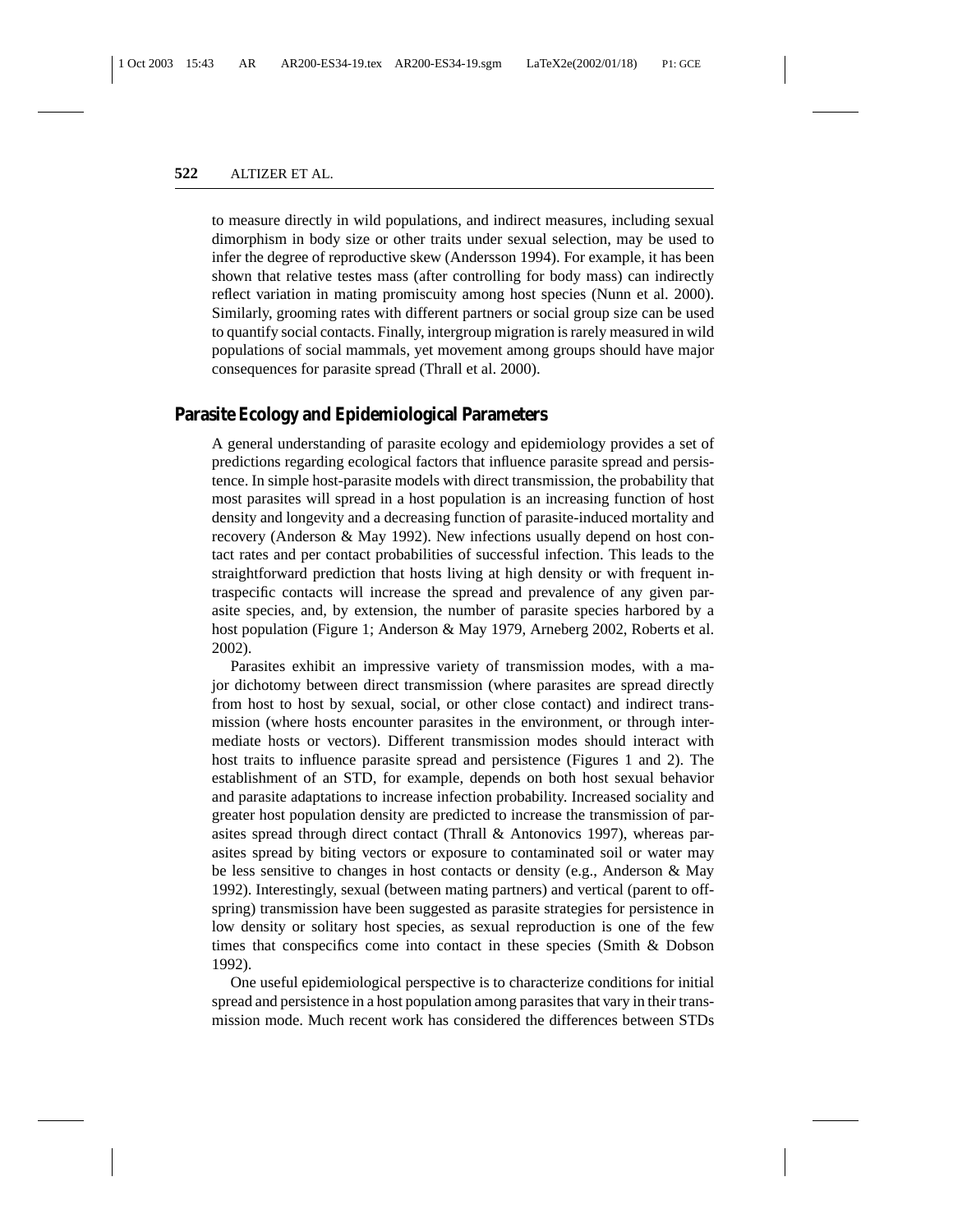

**Figure 2** Relative change in  $R_0$ , the basic reproductive ratio, for OIDs (*left*) and STDs (*right*) given variation in female group size and male mating success. Here, R<sub>0</sub> provides a measure of the number of secondary infections produced by a single infected host introduced to mating with a large number of females. For OIDs, R<sub>0</sub> is maximized for large female group size but low male attractiveness, so that many **Figure 2** Relative change in  $R_0$ , the basic reproductive ratio, for ODs  $(lef)$  and STDs  $(right)$  given variation in female group size and male mating success. Here,  $R_0$  provides a measure of the number of secondary infec social group and "male attractiveness," an index of the number of females each breeding male mates with in an annual mating season. For STDs, initial spread is maximized by large female group size and high male attractiveness, which leads to relatively few breeding males an entirely susceptible host population. In each figure, the relative magnitude of R<sub>0</sub> is plotted as a function of the number of females in each breeding males each mate with a small number of females  $(A, D$ obson et al. unpublished manuscript)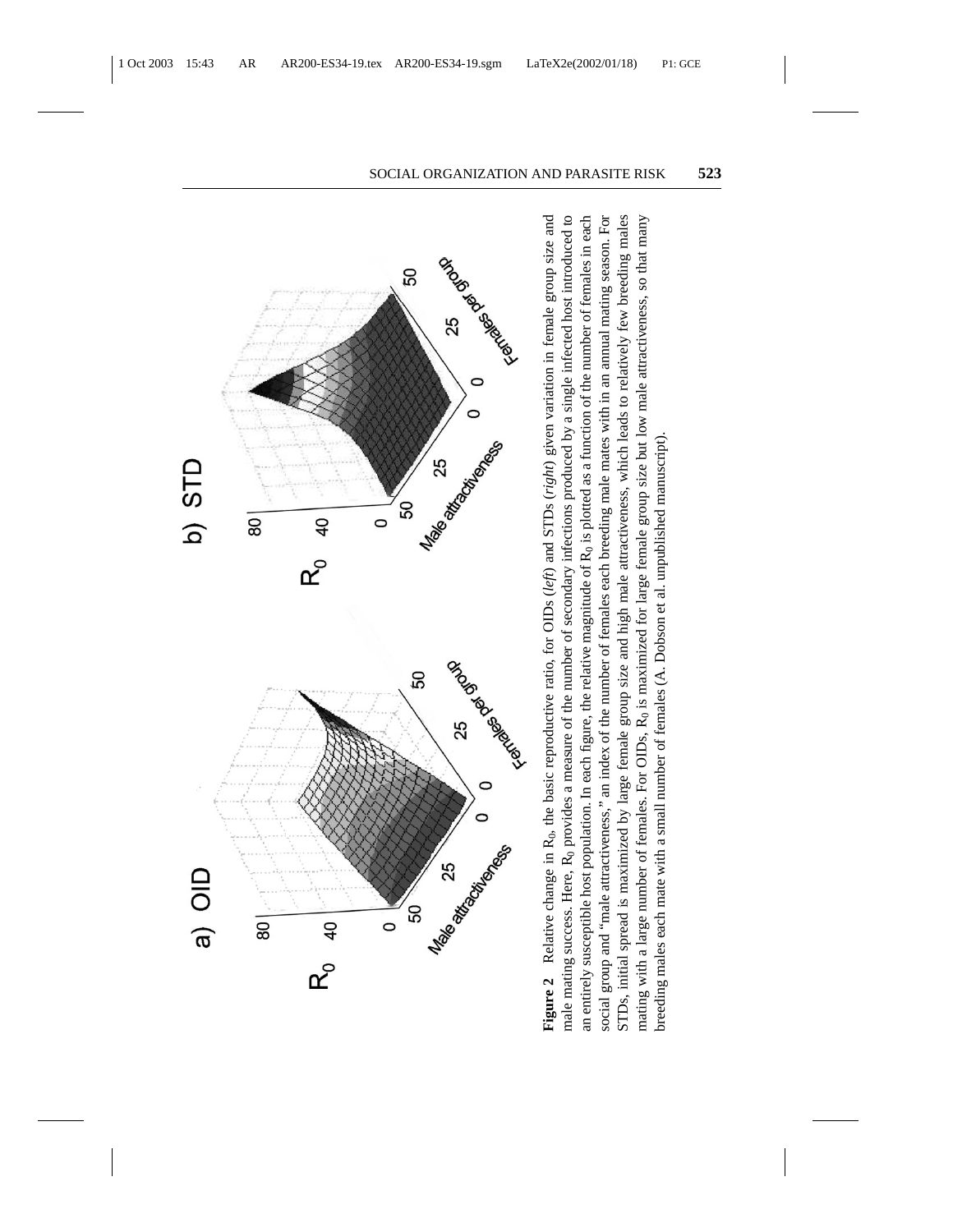and ordinary infectious diseases (OIDs) that are transmitted by nonsexual direct contact. The temporal dynamics and criteria for establishment of STDs and OIDs are expected to differ, as are their regulatory effects on host abundance (Figure 2). For example, the number of "effective contacts" leading to parasite transmission should increase directly as a function of host density for parasites spread by social contact. However, for STDs, the effective number of sexual contacts is expected to saturate quite rapidly with increasing host density. Therefore, the rate of spread of STDs should depend more strongly on the proportion of infected hosts rather than on total host density (Getz & Pickering 1983, Thrall et al. 1993). This dichotomy has been captured mathematically as the difference between density-dependent transmission (where the change in the number of infected hosts, *I*, depends on β*SI*, or the product of the transmission parameter,  $\beta$ , and the number of susceptible and infected hosts) versus frequency-dependent transmission (where the change in the number of infected hosts depends on β*SI/N*, where *N* is the total host population size). Recent studies suggest that parasite transmission is neither purely frequency nor density dependent but is a complex function of both (Antonovics et al. 1995, Begon et al. 1999, Knell et al. 1996).

Another parasite characteristic relevant to successful maintenance of parasites involves the degree of host specificity (Figure 1). Parasites may be classified as generalists that infect many host species, or specialists that infect only one or a few host species. Host specificity can be measured by the actual number of susceptible host taxa (Poulin 1998) but is more accurately measured relative to host taxonomy or phylogeny. The capability and opportunity to infect multiple host taxa should interact with parasite transmission mode as some transmission routes (e.g., sexual, close contact) provide almost no opportunities for cross-species transfers (Figure 1). By comparison, vector transmission or transmission through contaminated soil, water, or intermediate hosts can expose multiple host species to the same parasite (Woolhouse et al. 2001).

Finally, parasite virulence plays a key role in host-parasite dynamics and may coevolve with transmission mode and host behavior (Figure 1; Levin 1996, Messenger et al. 1999). Although precise definitions of virulence vary (e.g., Bull 1994, Ewald 1994, O'Keefe & Antonovics 2002), this term usually refers to reductions in host survival or fecundity stemming from parasite replication or damage to host tissues. Counter to the traditional wisdom that parasites should evolve to cause minimal harm to hosts, virulence may provide a selective advantage to parasites if disease symptoms increase transmission to new hosts, or when multiple strains compete within the same individuals (Bull 1994). Parasites transmitted by sexual or vertical routes require that hosts survive long enough to mate or reproduce, so that in these cases, reductions in host longevity may have strong negative effects on parasite transmission (Lockhart et al. 1996, Thrall et al. 1993). Interestingly, STDs are more likely to induce host sterility than OIDs, an effect that may enhance their transmission if infected (and hence sterile) females undergo more frequent reproductive cycles and mate more often (Lockhart et al. 1996, Nunn & Altizer 2003).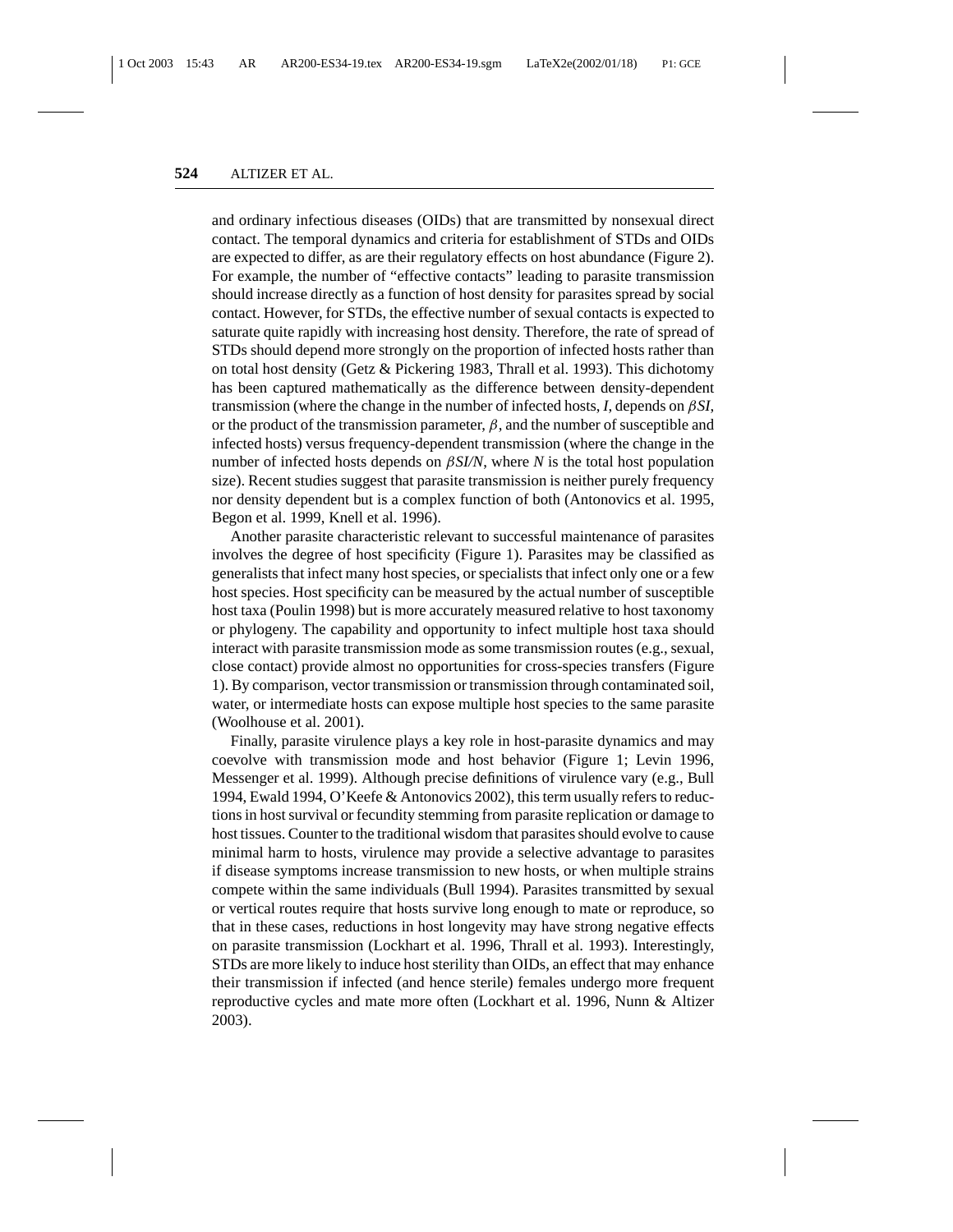# **SOCIALITY AND PARASITE SPREAD**

If close proximity or contact among host individuals increases parasite transmission, then greater degrees of host sociality or gregariousness should translate to higher parasite prevalence, intensity, and diversity (Møller et al. 1993). Here, prevalence refers to the proportion of infected or diseased hosts, intensity refers to the average number of parasites within infected hosts, and diversity includes the total number of parasite species documented in host populations. Thus, social hosts are predicted to suffer greater exposure to parasites (Brown & Brown 1986, Møller et al. 2001), experience increased selection for innate or acquired immune defenses, and evolve behavioral defenses against parasites (Freeland 1976, Loehle 1995).

A large number of epidemiological models, supported by data from several empirical and comparative studies, point to strong links between host density or local group size and the spread and diversity of directly transmitted parasites (Figures 2 and 3; Anderson & May 1979, Arneberg 2002). For example, Dobson & Meagher (1996) summarized evidence that brucellosis in North American bison has a host density threshold for establishment, and Packer et al. (1999) showed that the incidence of infection with four different viruses in African lions increased with the estimated number of previously unexposed individuals. A comparative study of parasites in wild primates showed that host density was the most consistent factor predicting increases in the diversity of both macro- and microparasite communities (Nunn et al. 2003a; Figure 3).

Among mammals and other vertebrates, social group size appears to be an important predictor of parasite risk (Côté & Poulin 1995, Davies et al. 1991). At the level of single host populations, parasite prevalence, intensity, and occasionally diversity have been shown to increase with group size in a wide range of host taxa including prairie dogs (Hoogland 1979), mangabeys (Freeland 1979), cliff swallows (Brown & Brown 1986), bobwhites (Moore et al. 1988), and feral horses (Rubenstein & Hohmann 1989). A few studies have found similar patterns in crossspecies comparative analyses including studies of birds (Poulin 1991) and fishes (Ranta 1992). However, the association between group size and infection risk is often confounded with other host traits (e.g., Rózsa 1997, Clayton & Walther 2001). In particular, because both host density and social group size have been shown to correlate positively with parasite prevalence and diversity, it is difficult to determine the relative importance of social contacts versus host density for parasite transmission (Arneberg 2002, Morand & Poulin 1998).

It is important to note that associations between parasite transmission and group size will depend on other host and parasite traits (Figure 1). For example, Moore et al. (1988) found consistent relationships between bobwhite covey size and helminth intensity only for directly transmitted parasites with relatively short life cycles. Furthermore, using a meta-analytical approach, Côté & Poulin (1995) found strong positive correlations between vertebrate group size and both the prevalence and intensity of directly transmitted helminths, whereas the intensity of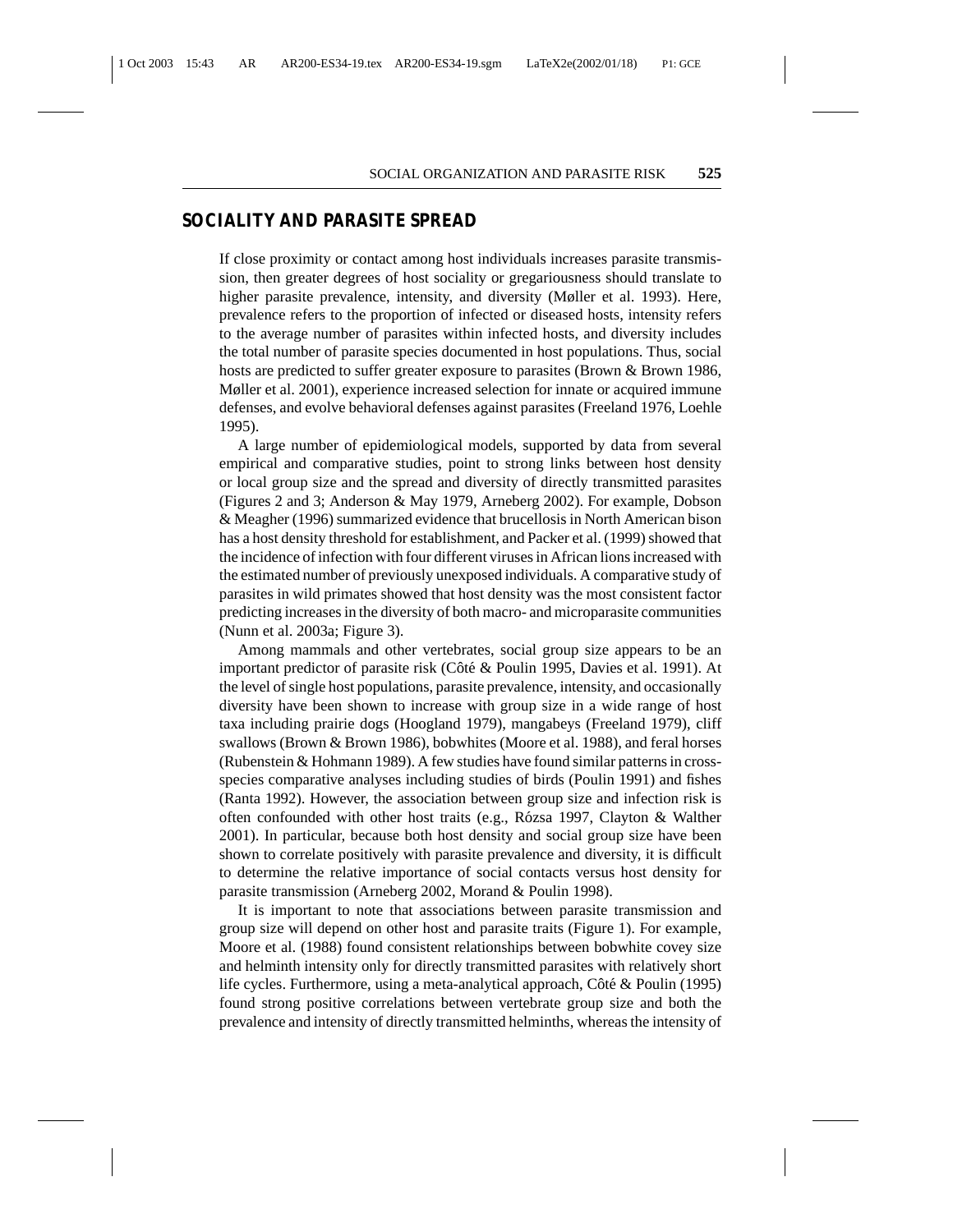

**Figure 3** Effects of host density on overall parasite species richness in primates. Plot shows independent contrasts calculated using CAIC (Purvis & Rambaut 1995) and Purvis' (1995) composite estimate of primate phylogeny. Parasite species richness includes parasites in six functional classes (helminths, protozoa, viruses, bacteria, fungi, and arthropods), from free-ranging hosts only, collated from the published literature (Nunn et al. 2003a). Sampling effort was included as a covariate in statistical analyses using information on the number of citations for the different species from the Web of Science citation index, years 1975 to 2001. Results remain significant when using species values and controlling for body mass and geographic range size  $(b_{\text{pooln-density}} =$ 0.17,  $F_{1, 75} = 5.49$ ,  $P = 0.02$ , two-tailed; Nunn et al. 2003a).

infection by indirectly transmitted parasites decreased with social group size. Host traits such as movement and territoriality may further confound the relationship between parasitism and host group size. For example, a field study comparing intestinal parasite loads among 11 species of African bovids (Ezenwa 2002) showed that the prevalence of coccidian parasites increased with group size only among host species with closed group structures (and not for species with high rates of intergroup exchange). The same study also found that nematode infections were more prevalent among territorial antelopes compared with nonterritorial species, possibly as a result of increased exposure to parasites resulting from infective stages accumulating in the environment (Ezenwa 2002). These results highlight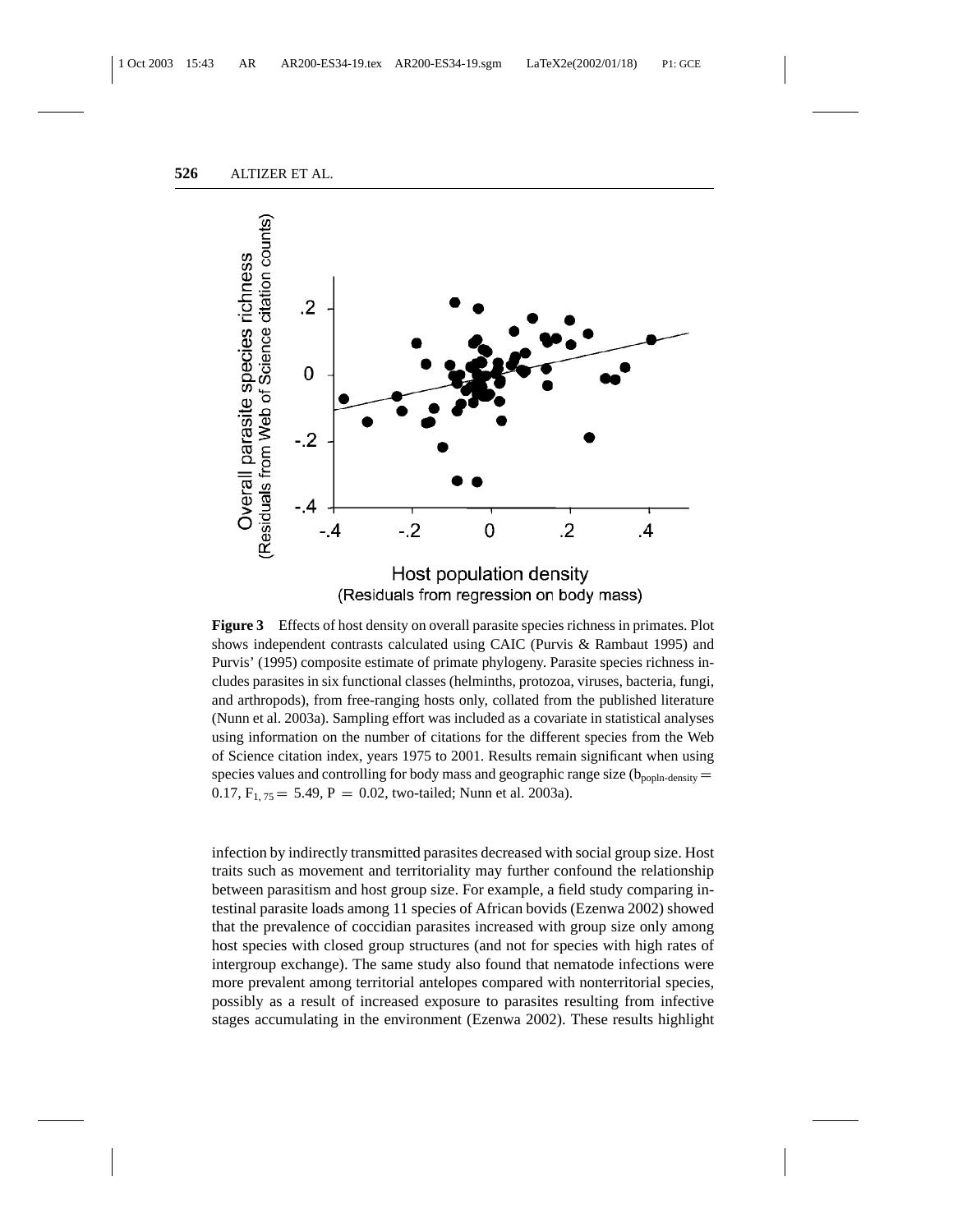the fact that many other features of host and parasite ecology are important to identifying the effects of group size.

A common modeling approach to investigating heterogeneity in patterns of social contacts in human populations is to group individuals into classes (e.g., social status, degree of sexual activity) and describe contacts among classes in terms of a "mixing matrix," where the entries in each of the cells describe the frequency distribution of contacts per unit time (Blower & McLean 1991). The most important prediction gained from these models is that the pattern of contacts between different activity classes has a major impact on parasite spread (Jacquez et al. 1988). Specifically, a high degree of mixing within an activity class results in a more rapid initial spread but a lower population-wide prevalence than a high degree of mixing among different activity classes. Despite their importance in human epidemiology, mixing matrices have not been applied to animal social and mating systems because detailed information for their construction (contact rates within and among social classes or mating groups) has generally not been available.

An important question related to parasite spread in socially structured populations involves identifying individuals that are at greatest infection risk. Parasitism is likely to correlate with dominance rank, age, sex, and mating status (Hausfater & Watson 1976, Muller-Graf et al. 1996) because these factors influence habitat use, the frequency of intraspecific contacts, and the effectiveness of immune defenses. For example, Halvorsen (1986) showed that dominant reindeer were more frequently exposed to nematode infections because they consumed more vegetation. Among African antelopes, territorial males were exposed to more parasites than bachelor males or females (Ezenwa 2002), possibly owing to the immunosuppresive effects of testosterone or the accumulation of parasites on resident male territories. Courchamp et al. (1998) showed that among feral cat populations, older males (with greater dispersal and a higher number of aggressive encounters) were more likely to be infected with feline immunodeficiency virus (FIV). Although processes that underlie individual differences in infection risk have been identified for some species, understanding their relative importance in a cross-species context is necessary for a broader understanding of factors that determine patterns of parasite occurrence.

Nearly all empirical research on infectious disease and sociality in wild populations has focused on opportunities for transmission in different mating and social systems (solid line in Figure 1). An important area for future research involves the effect of infectious diseases on mammalian sociality (dashed line in Figure 1). There is growing evidence that parasites represent a strong selective force for the evolution of mating systems and social interactions (e.g., Møller et al. 2001). Perhaps the best example from mammals is the observation that increased presence of ectoparasites (flies, ticks, and other arthropods) increases host tendency to form large groups, possibly as a way of avoiding high parasite loads through the dilution effect (Mooring & Hart 1992, Rubenstein & Hohmann 1989). These results suggest that parasitism can shape host sociality, but no studies have shown that species evolve behaviors that decrease group size following high parasite pressure.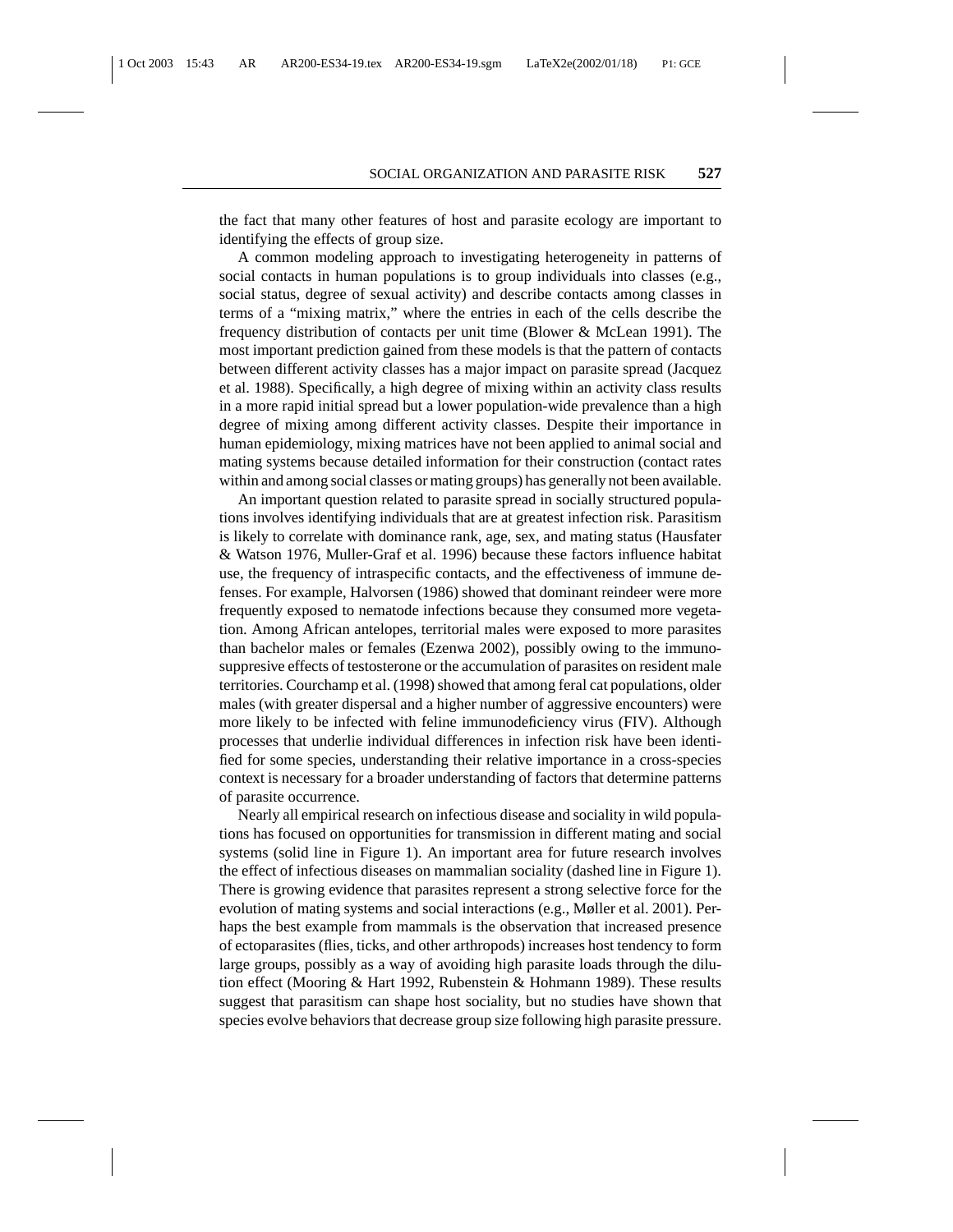## **SEXUALLY TRANSMITTED DISEASES**

STDs are increasingly recognized as an important parasite group with potentially large impacts on host reproduction and evolution, in many cases increasing the chances of sterility (Lockhart et al. 1996, Smith & Dobson 1992). Despite apparent overlap between social and mating systems in mammals, and potentially similar mechanics of sexual and social contact, the characteristics and dynamics of STDs differ from many other infectious diseases. The pathogens causing such diseases have smaller host ranges, longer infectious periods, and are less likely to cause host mortality or induce protective host immunity (Lockhart et al. 1996, Oriel & Hayward 1974, Smith & Dobson 1992). Animals with promiscuous mating systems (or species in which females engage in frequent extrapair copulations) are predicted to experience a greater risk of acquiring parasites through sexual contact. However, empirical patterns illustrating potential links between host mating behavior and infectious disease risk have not been well documented among mammals or other vertebrates. The dynamics of most STDs cannot be understood without considering heterogeneity in sexual activity (Anderson & May 1992). For this reason, population models developed to predict HIV dynamics and control have focused on human sexual contact patterns (e.g., Anderson et al. 1988, 1989; Boily & Masse 1997), and this focus has extended to other human STDs such as gonorrhoea and syphilis (Garnett et al. 1997, Hethcote & Yorke 1984).

Characteristics of many STDs cause their dynamics to differ from other directly transmitted parasites. In particular, STDs tend to persist as endemic (rather than epidemic) infections with transmission relatively unaffected by increased host density or crowding. They have also been described as a unique class of pathogens well adapted to persisting in small, low density host populations (Smith & Dobson 1992), although their presence in large populations is certainly not theoretically precluded.

Mathematical models that incorporate heterogeneity in mating behavior show that STD transmission increases with increasing variance in partner exchange rates and that highly promiscuous individuals ("superspreaders") can facilitate STD persistence even when the mean number of sexual partners is low (Anderson & May 1992). Consistent with models that predict a higher risk of infection among more promiscuous subgroups, surveys of HIV and other STDs in human populations show that prevalence increases with increasing numbers of sexual partners per year (reviewed in Anderson & May 1992). One might expect this generalization to apply to wild mammals with polygynous mating systems with variance in male mating success at the population level being proportional to increased transmission of STDs. Using an individual-based simulation model of polygynous mating systems, Thrall et al. (2000) showed that variance in male mating success affects the spread of STDs only when the migration of females among mating groups is limited. Their model assumed that males varied in their attractiveness to females, that females had only one mate per breeding season, and that females could change groups between breeding seasons. Two mating system parameters were examined: variation in male mating success and variation in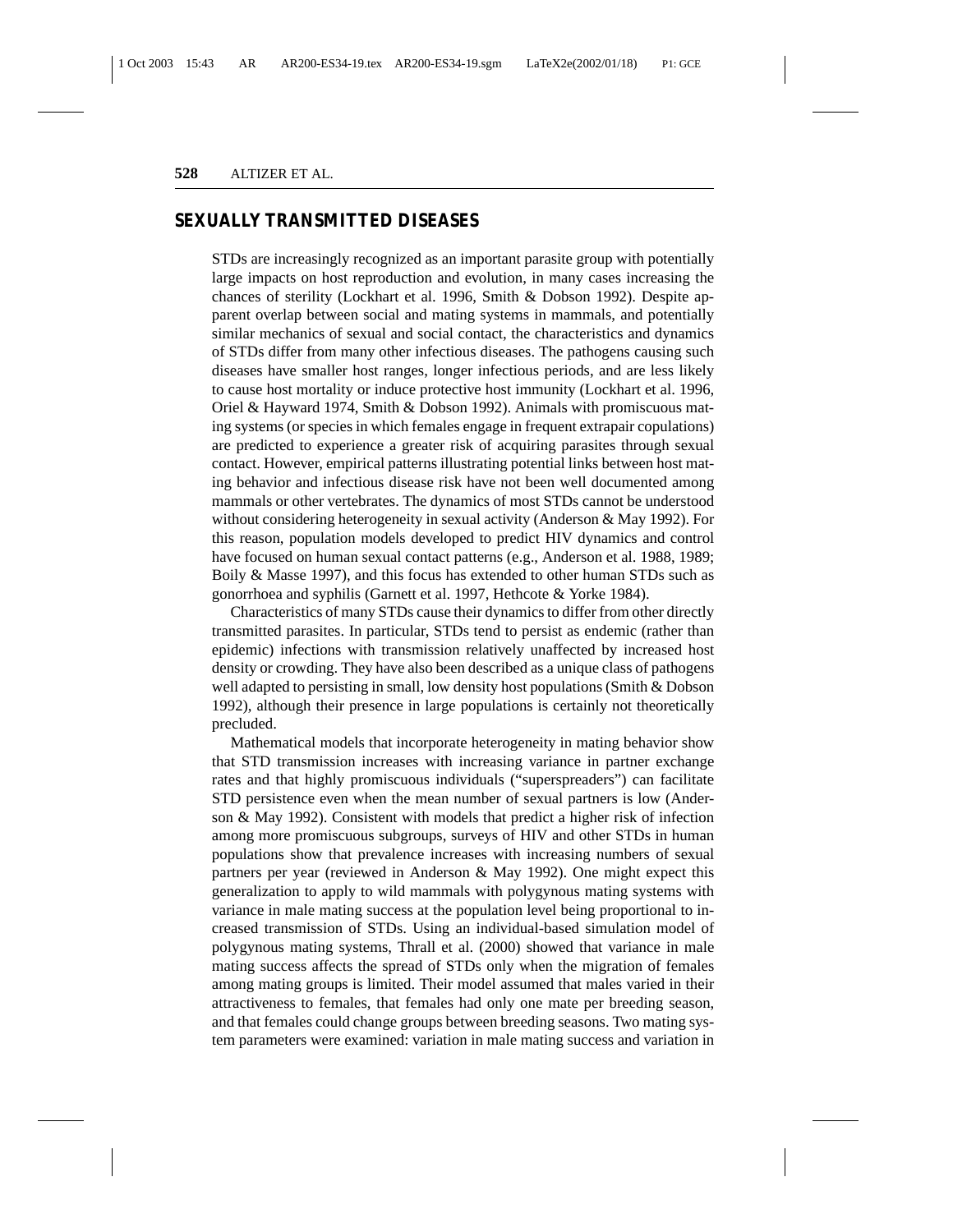female fidelity to males. When females moved frequently among groups, their model demonstrated that variance in male mating success (meaning increasing skew in the number of females associated with any given male) had almost no effect on parasite spread. When intergroup movement was limited, parasites spread rapidly in groups where males monopolized a large number of females, but transmission was highly limited in smaller groups.

A second notable outcome of the model by Thrall et al. (2000) was that equilibrium STD prevalence was significantly greater in females than in males, with parasite prevalence in females increasing to an asymptote with increasing skew in male mating success (Figure 4*a*). Thus, when variance in male mating success was high, many males remained unmated, lowering the equilibrium prevalence among males relative to females. Using published data on two sexually transmitted retroviruses in wild primate populations, Nunn & Altizer (2003) tested the prediction that STD prevalence should be higher in females than in males among nonmonogamous species. Data from sexually mature adult primates showed that in a majority of the sample populations, seroprevalence was higher among females (Figure 4*b*), and prevalence differences for males and females were statistically significant and in the predicted direction when tested using a matched pairs t-test (Nunn & Altizer 2003). Although these analyses were consistent with the model predictions, alternative explanations (for example, sex-based differences in per contact transmission probabilities or disease susceptibility) are possible. Higher STD prevalence among females has also been reported among captive breeding primate colonies including sooty mangabeys and baboons (Fultz et al. 1990, Levin et al. 1988).

These differences in STD prevalence between males and females are more striking because theory predicts the opposite pattern for OIDs owing to a presumed sex-based difference in disease susceptibility. For example, prevalence is expected to be higher in males (Alexander & Stimson 1988, Bundy 1988) as a consequence of the energetic costs associated with competition for mates or the deleterious effects of testosterone on immunocompetence (Zuk 1990). Moore & Wilson (2002) showed that among mammal species where male-male competition is most extreme, male-biased mortality coincided with greater male susceptibility to parasitic diseases. This pattern may result from effects of testosterone on immunocompetence, but effects of body size on parasite infection can also explain male-biased parasitism. In this context, Moore & Wilson (2002) found that in general the larger sex suffered greater parasitism, regardless of gender. Further studies are needed to determine the consequences of sex-biased susceptibility for the evolution of mate choice, particularly with respect to traits that signal parasite infection.

#### **STDs and the Evolution of Host Mating Strategies**

An important epidemiological consequence of host sexual behavior is that "attractive" males are predicted to suffer a greater risk of STD infection (Graves & Duvall 1995, Thrall et al. 2000). Thus, parasites transmitted during mating may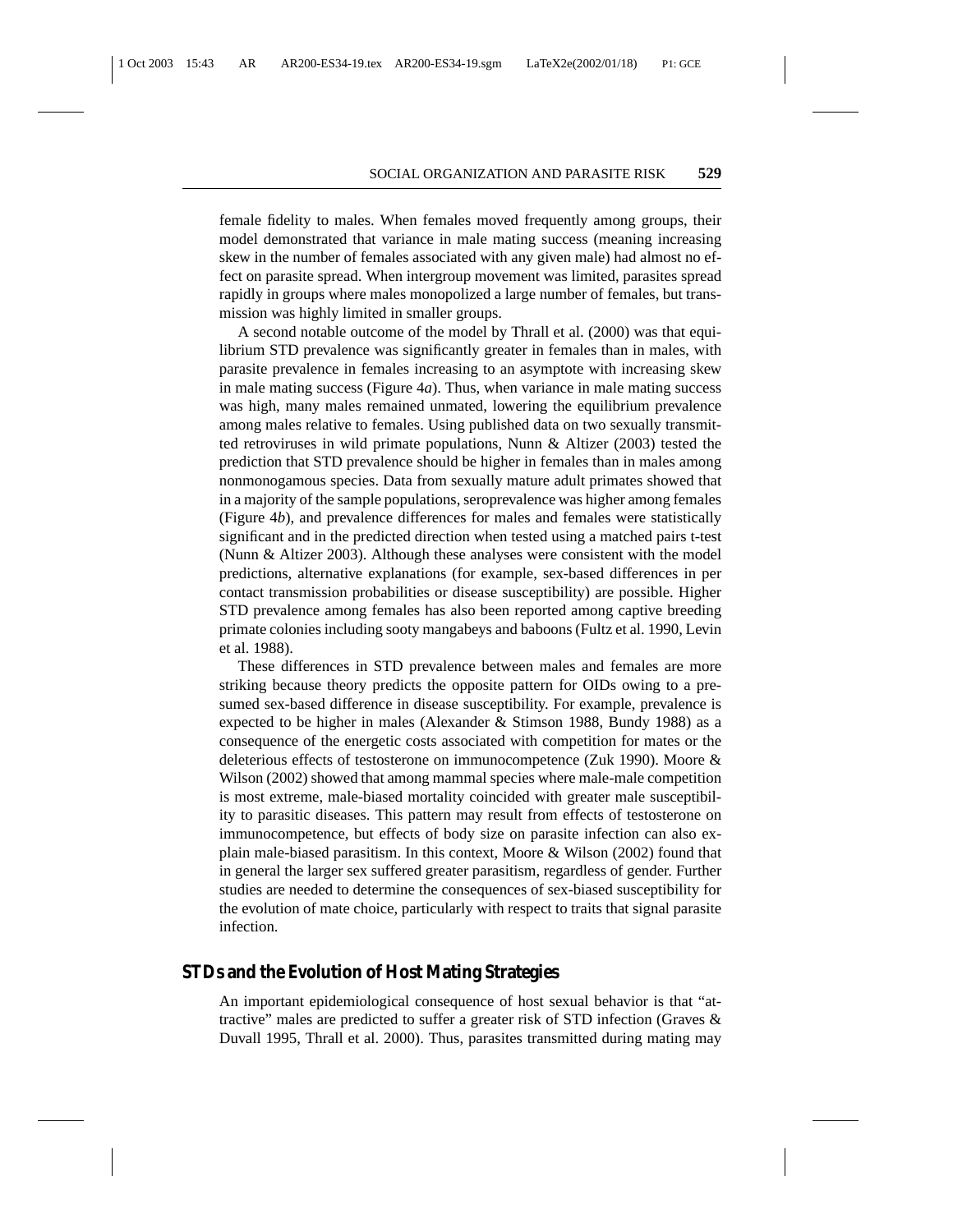

*lines*). For more information, see Nunn & Altizer (2003).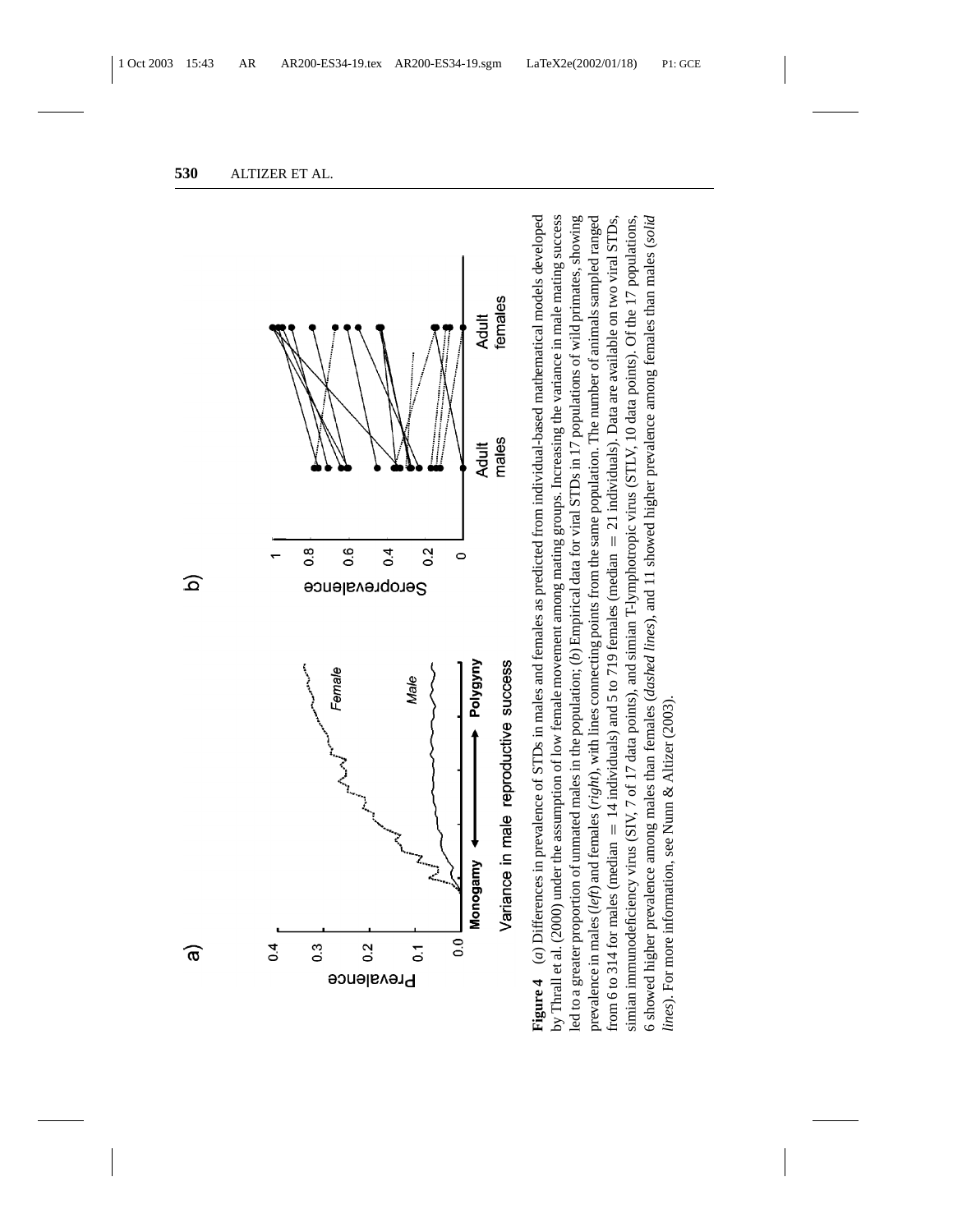have debilitating effects on dominant males, hastening their replacement by subordinates. Studies of baboons, for example, revealed a strong positive correlation between social and reproductive status and parasite loads (Hausfater & Watson 1976). Interestingly, the theoretical studies of Thrall et al. (2000) suggested that STDs would not limit the evolution of male traits that increased polygyny unless females suffered reproductively by joining multi-female groups. Even in the presence of a sterilizing STD, more attractive males still had higher reproductive success than less attractive males (although the selective advantage for polygyny was much lower in the presence of an STD).

Should monogamy be the optimal mating strategy in the presence of a potentially sterilizing STD? Thrall et al. (1997) addressed this question directly by modeling mating events that were associated with both a per-contact transmission probability and a fertilization probability. They showed that optimal strategies for males and females could differ substantially in the presence of an STD, indicating that parasites alone have the potential to influence the evolution of sex-based differences in mating behavior. For example, when both transmission rates and STD prevalence were high, monogamy was always the optimal strategy for females, but the best strategy for males was to mate with as many females as possible. Overall these results confirmed that STDs spread more rapidly in promiscuous mating systems. However, even though monogamy always resulted in the lowest parasite levels, it was not always the favored strategy owing to reproductive benefits that arise from promiscuous mating.

#### **Evolution of Sexual Transmission and Virulence**

In a full coevolutionary model, host social and sexual behavior should interact with pathogen transmission and virulence. With regard to pathogen virulence, STDs range from those that are relatively benign to those that are highly virulent, either causing high mortality or extreme sterility (Lockhart et al. 1996). In general, STD virulence is expected to be higher when extrapair copulations are common than when monogamy predominates. This idea has been discussed with respect to human sexual behavior and the evolution of HIV (Ewald 1994).

Transmission modes themselves may evolve depending on host social and mating behavior. Using differential equation models, Thrall & Antonovics (1997) derived conditions under which an STD could invade a host population and displace a pathogen transmitted by nonsexual means (OID). Invasion by the STD was easier when the equilibrium host population size with an OID was relatively small. Conversely, an OID could invade more easily if the equilibrium population size with an STD was larger. Overall, these results reflect the general expectation that sexual transmission should be favored in low density populations, whereas nonsexual transmission should be favored at high densities (Anderson & May 1992, Smith & Dobson 1992). Based on more realistic assumptions related to the importance of host population density, Thrall et al. (1998) proposed the concept of a social-sexual crossover point (SSCP) associated with parasite transmission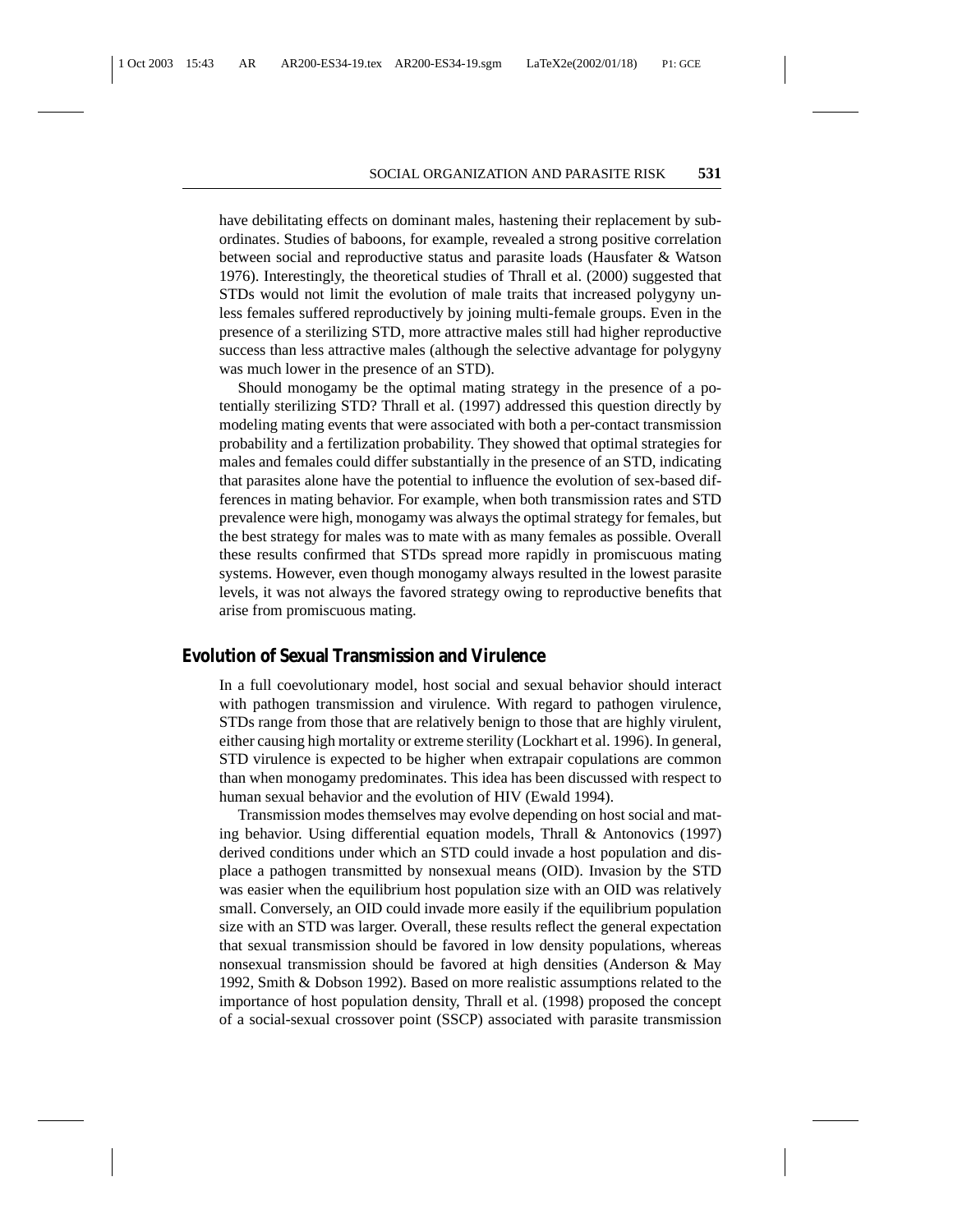

**Figure 5** Relationship between effective contact number (the number of contacts per unit time that actually result in disease transmission) and host population density (see Thrall et al. 1998). The arrow indicates the social-sexual crossover point (SSCP) where the number of nonsexual contacts exceeds the number of sexual contacts. Because even at low population densities, individuals will still actively seek out sexual contacts for reproductive purposes, the number of sexual contacts is generally assumed to initially increase more rapidly with host density, but to reach an asymptote at lower numbers (owing to the greater handling time associated with sexual versus nonsexual contacts).

(Figure 5). These formulations assumed that (*a*) as population density increases, social and sexual contacts also increase; (*b*) the number of sexual contacts will initially increase more rapidly with density than the number of social contacts (at low population densities, individuals still seek mates); and (*c*) at higher densities, the number of sexual contacts will rapidly saturate (owing to longer durations associated with sexual contacts) but the number of social contacts will continue to increase. Thus, the SSCP represents a critical host population density at which the numbers of social and sexual contacts are equal (Figure 5). Clearly, the host density at which the SSCP occurs could vary considerably depending on the details of host social and mating structure, but empirical studies of this relationship remain a challenge for future research. As predicted, Thrall et al. (1998) found that increased sexual transmission was always favored if the equilibrium population size was less than the SSCP; otherwise, nonsexual transmission was favored.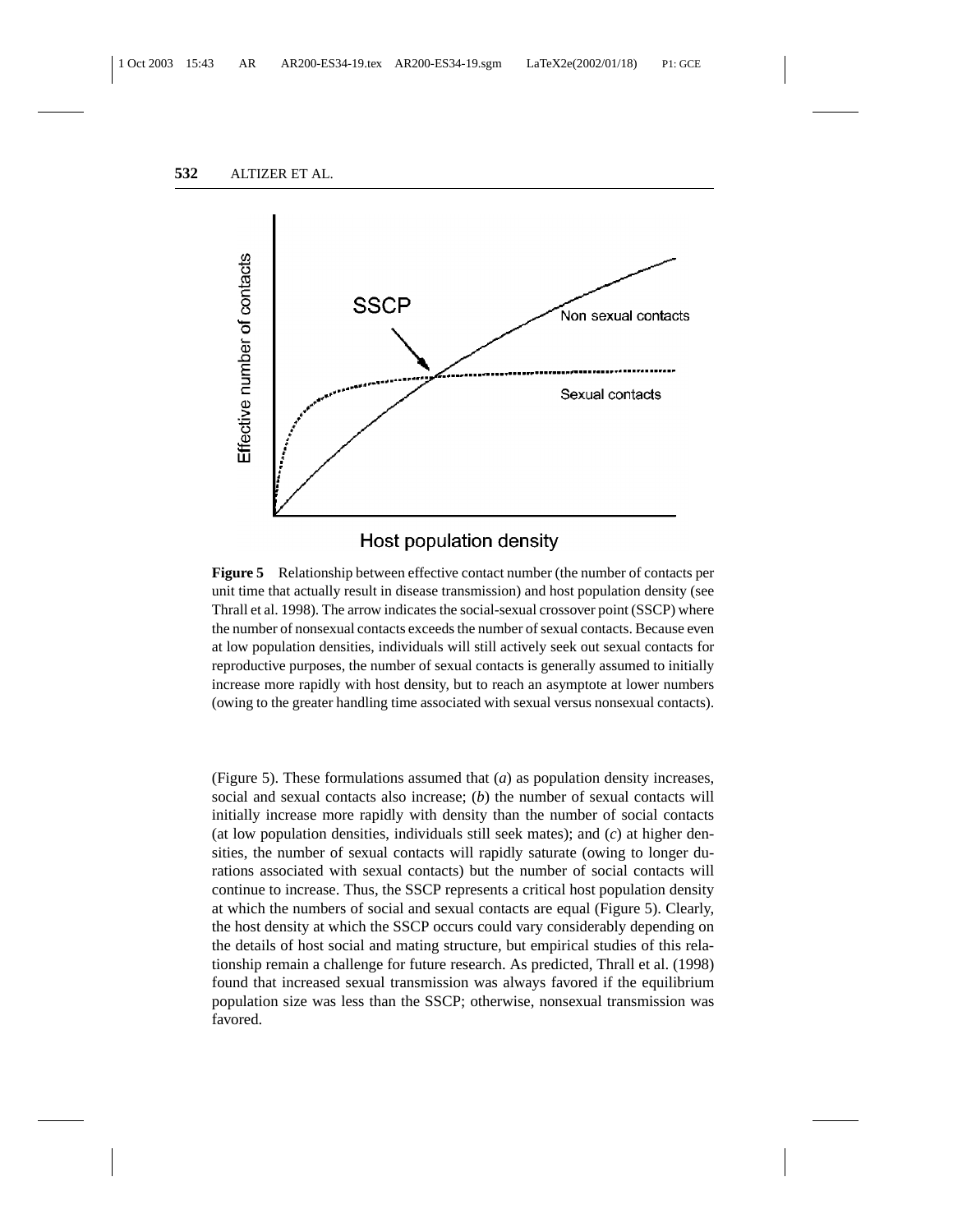# **HOST DEFENSES AND BEHAVIORAL AVOIDANCE**

If the probability of infection increases with group size or promiscuity, then highly social or promiscuous hosts should experience more intense selection in favor of barriers (behavioral or immunological) to parasite transmission (Freeland 1976, Loehle 1995). For example, grooming, preening, and selective foraging have been suggested as parasite avoidance mechanisms in social vertebrates (Hart 1990, Loehle 1995, Moore 2002), although it is important to note that behaviors such as grooming may actually facilitate the transmission of some parasites while reducing the transmission of others. Ironically, if highly social hosts evolve more elaborate defenses as obstacles to parasite infection and impacts (Møller et al. 2001), this may eliminate expected relationships between parasitism and host sociality (the "ghost of parasitism past").

In vertebrates, the innate component of the immune system, including phagocytic cells such as monocytes and neutrophils, controls the immediate host response to general classes of pathogens. As such, white blood cell (WBC) counts may reflect a baseline defense against parasite invasion, particularly for those WBCs that target specific pathogen groups. The strength of innate immunity should therefore increase among taxa that experience high parasite pressure (Møller et al. 1998), especially if defenses are costly to maintain (Nordling et al. 1998, Sheldon & Verhulst 1996). However, it is important to note that other factors (including age and stress) will influence WBC counts, and other components of host immunity play a role in antiparasite defense.

Using data acquired from healthy zoo primates, Nunn et al. (2000) showed that mating promiscuity explained significant variation in leukocyte counts (including lymphocytes, neutrophils, monocytes, and eosinphils), whereas the effects of sociality, life history, and habitat use were nonsignificant. In a separate comparative study of carnivores, host promiscuity, sociality, and longevity explained significant variation in leukocyte counts across species (Nunn et al. 2003b). Moreover, a strong allometric relationship involving neutrophils was found in both primates and carnivores so that larger-bodied hosts harbored a greater neutrophil abundance, possibly indicating greater parasite exposure. Collectively, these results are consistent with experimental immunological research that demonstrates that innate immune defenses offer protection against pathogen invasions, and they draw attention to correlates between host life history, behavior, and immunity by showing that hosts more likely to encounter sexually transmitted pathogens had higher WBC counts.

A variety of behavioral traits may operate in conjunction with the immune system to limit exposure to parasites (Hart 1990, Loehle 1995). Strategies to avoid nonsexual parasites have been discussed extensively in primates, including alteration of ranging patterns (Di Bitetti et al. 2000, Hausfater & Meade 1982), ingestion of medicinal plants (Huffman 1997), and avoidance of recent immigrants that may harbor novel parasites (Freeland 1976). Behavioral avoidance of fecal-contaminated areas by selective foraging has been reported for domestic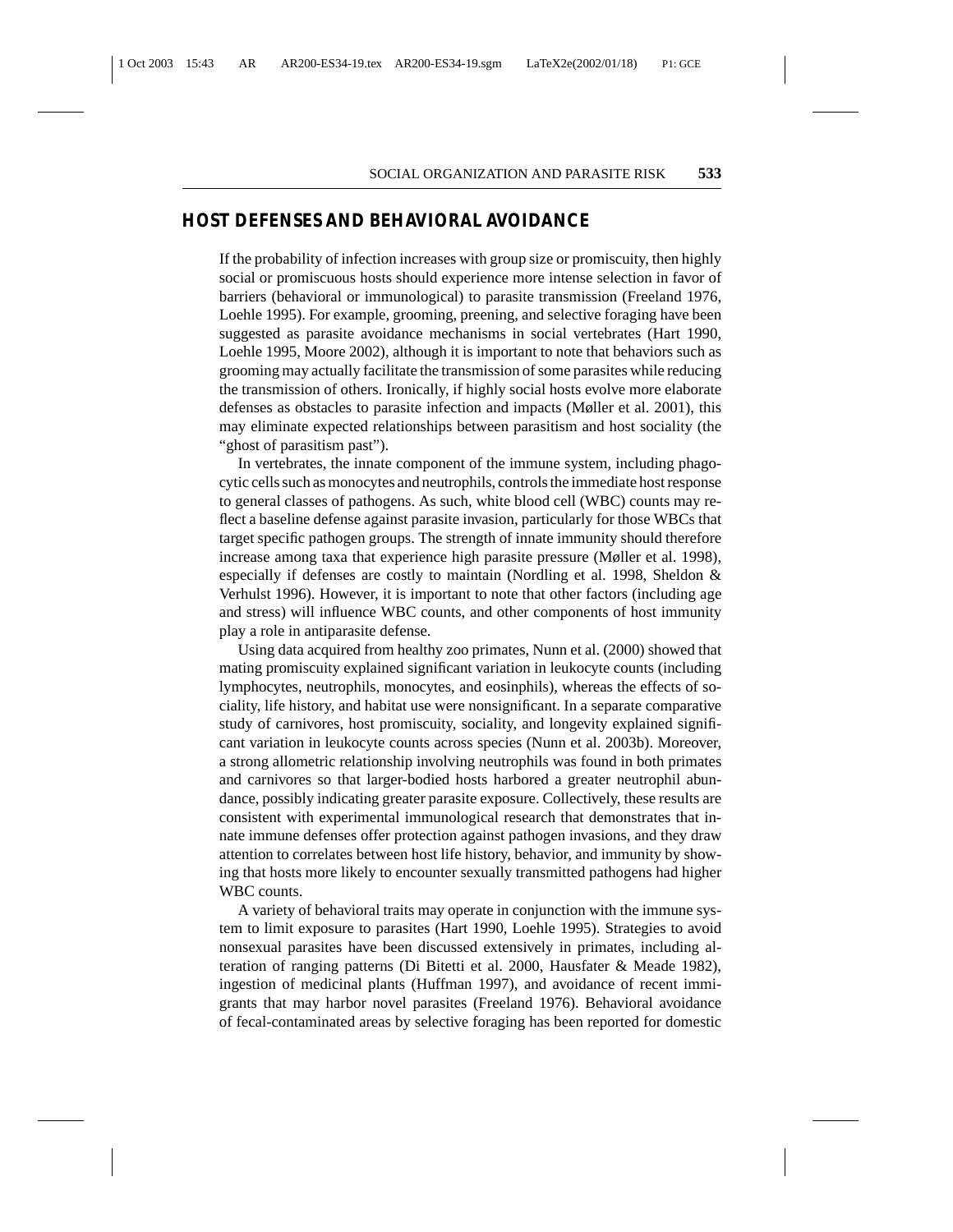grazing ungulates, where the risk of ingestion of fecal-borne parasites is high (e.g., Hutchings et al. 1998, Moe et al. 1999). Interestingly, some wild territorial bovids also avoid dung while foraging (Ezenwa 2002), possibly owing to increased risk of exposure to nematode infections among resident animals. Grooming rates have been shown to correlate positively with the risk of parasitism in both ungulates and primates. In primates, allogrooming is concentrated in regions of the body inaccessible to self-grooming, further suggesting that this behavior plays an important antiparasite function (e.g., Barton 1985).

Parasites with transmission modes for which behavioral counterstrategies may be relatively ineffective are predicted to select more strongly for increased immune defenses. In the case of STDs, for example, behaviors that reduce the risk of transmission may result in lower reproductive success (Thrall et al. 1997, 2000). Several possible behavioral mechanisms of resistance to STDs have been proposed. Before copulation, individuals may inspect potential partners and avoid those with signs of infection, but many STDs involve carrier states with no visible signs (Holmes et al. 1994) consistent with theoretical models showing that both parasite and host have congruent interests in obscuring infection status (Knell 1999, Thrall et al. 1997). After copulation, behavioral mechanisms may be effective and less costly. Thus, postcopulatory oral-genital grooming has been shown to reduce STD transmission in male rats (Hart et al. 1987), and postcopulatory urination has been suggested as a mechanism to reduce STD transmission in humans (Donovan 2000, Hooper et al. 1978). In a comparative study of primates, however, postcopulatory genital grooming and urination showed no correlation with mating promiscuity (Nunn 2003, Nunn & Altizer 2003). Interestingly, the two primate radiations where genital grooming is more common are the small-bodied species (lemurs and callitrichids), suggesting that physical constraints may limit the evolution of this behavior in large-bodied species.

# **CONFOUNDING FACTORS**

As noted throughout this review, a large number of ecological, life history, and behavioral traits of mammals should interact to influence parasite dynamics and diversity. For example, body mass is thought to result in increased parasite diversity because larger-bodied hosts represent larger "habitats" and provide more niches for colonization (e.g., Kuris et al. 1980, Poulin 1995). Many host characteristics predicted to influence parasite risk are themselves correlated across taxa, posing complications for comparative studies of multiple factors. As a case in point, largebodied hosts of some mammalian orders, such as primates, tend to be terrestrial (Clutton-Brock & Harvey 1977, Nunn & Barton 2001) and most have "slow" life histories (e.g., increased longevity, delayed age at first reproduction). Disentangling the effects of body mass, life history, substrate use, and social organization therefore requires multivariate statistical models tested across multiple host and parasite groups.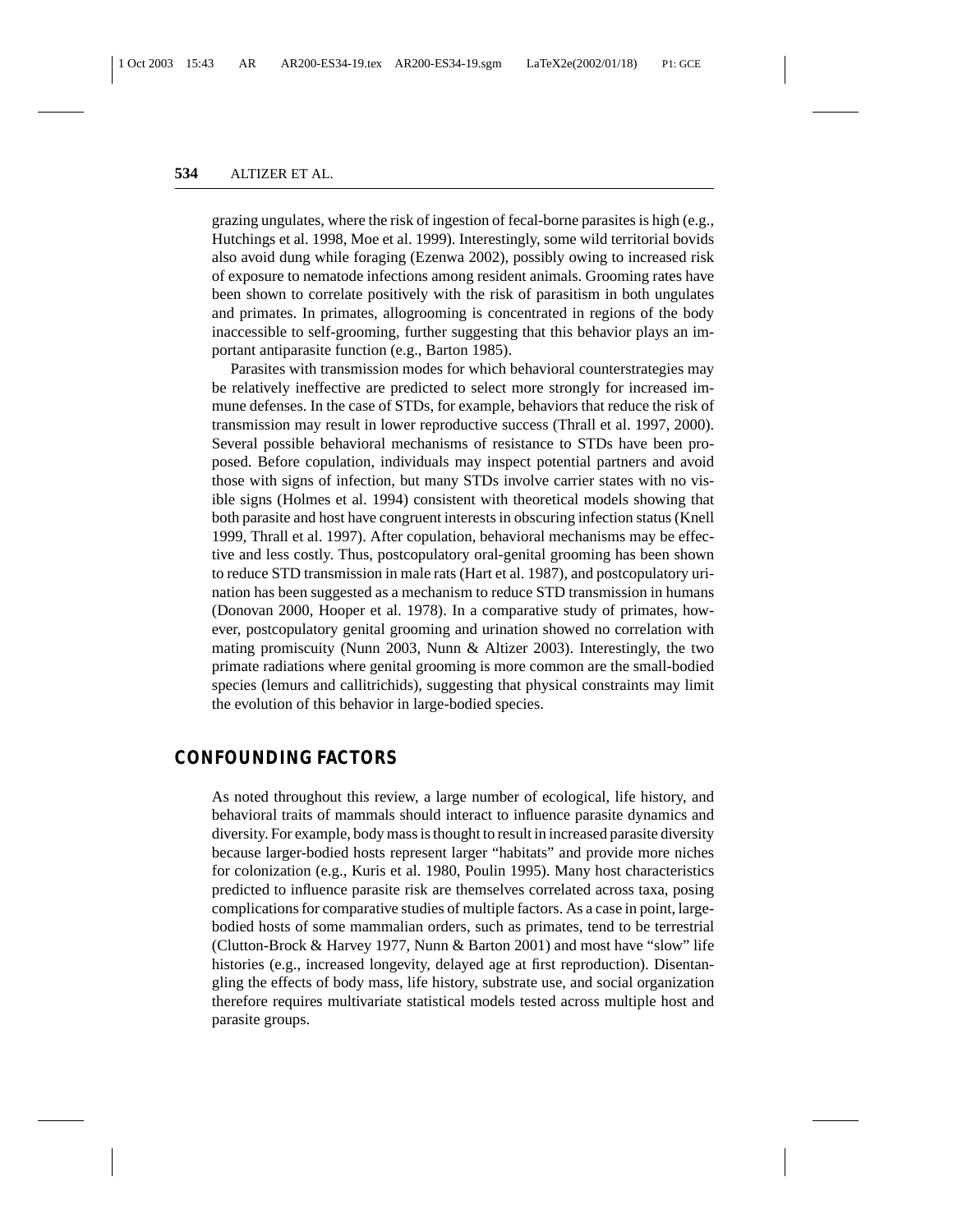Confounding variables are problematic in both field and comparative studies, but in comparative studies, two additional issues arise. First, closely related hosts may harbor similar numbers of parasites because of common ancestry rather than similar behavioral or ecological traits. This effect may result from specialist parasites that cospeciate with their hosts, and from geographical proximity among hosts that share generalist parasites. Methods for incorporating phylogenetic history are now well developed (Harvey & Pagel 1991, Martins & Hansen 1996), although debate on when correction for phylogenetic relatedness is overly conservative, or perhaps even misleading, continues (Harvey & Rambaut 2000, Westoby et al. 1995). Second, host species may differ in the size and diversity of their parasite communities because of uneven sampling effort, and many studies have shown that parasite species richness (the number of parasite species per host) is correlated positively with the degree to which host species have been examined for parasites. The most common approaches to control for uneven sampling effort are to use residuals from a linear regression of parasite species richness against host sample size or other measures of sampling effort (by a log-log transformation; Gregory 1990, Poulin 1998) or to include sampling effort directly as a predictor in multivariate models.

## **IMPLICATIONS FOR MAMMALIAN CONSERVATION**

Management of parasites and infectious disease has increasingly become a focus in conservation biology (Cleaveland et al. 2002) because parasites can threaten already-reduced populations and because infectious diseases can trigger catastrophic declines in otherwise robust host populations. Severe negative impacts from introduced pathogens such as rabies (African wild dogs), canine distemper (African lions, black-footed ferrets), and phocine distemper (harbor seals) have occurred in recent decades, and reports of parasite outbreaks in wild populations are on the rise (Funk et al. 2001). Environmental factors such as habitat fragmentation, increased contact between wildlife and domesticated species, and climate change may further increase parasite prevalence and impacts (Daszak et al. 2000, Harvell et al. 2002). Nevertheless, global assessments of the causes and patterns of extinction risk often relegate the impact of parasites to "other causes" (MacPhee & Fleming 1999). Surprisingly, the *2002 IUCN Red List* (Hilton-Taylor 2002) does not include comprehensive records of parasites that threaten wild host species even though many listed species are known to have experienced recent declines or challenges from infectious diseases (Figure 6).

Increasing human population size and encroachment on native habitats will influence the impacts and emergence of infectious diseases in wildlife in several ways (Daszak et al. 2000, Dobson & Foufopoulos 2001). First, encroachment by humans alters animal foraging and social behavior, leading to increased stress and greater risk of acquiring infectious disease. Second, crowding animals onto wildlife reserves may further increase rates of parasite transfer among species. Finally,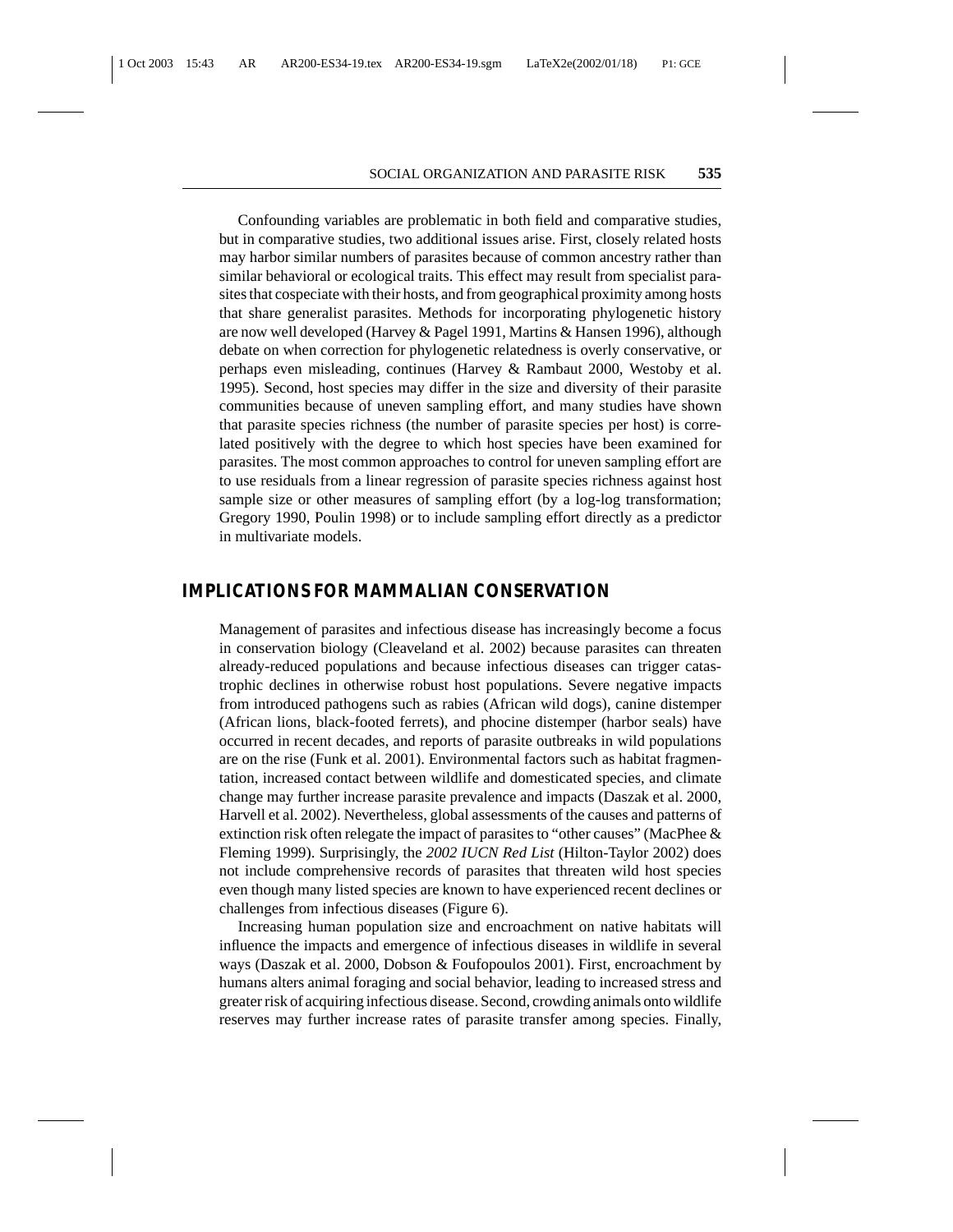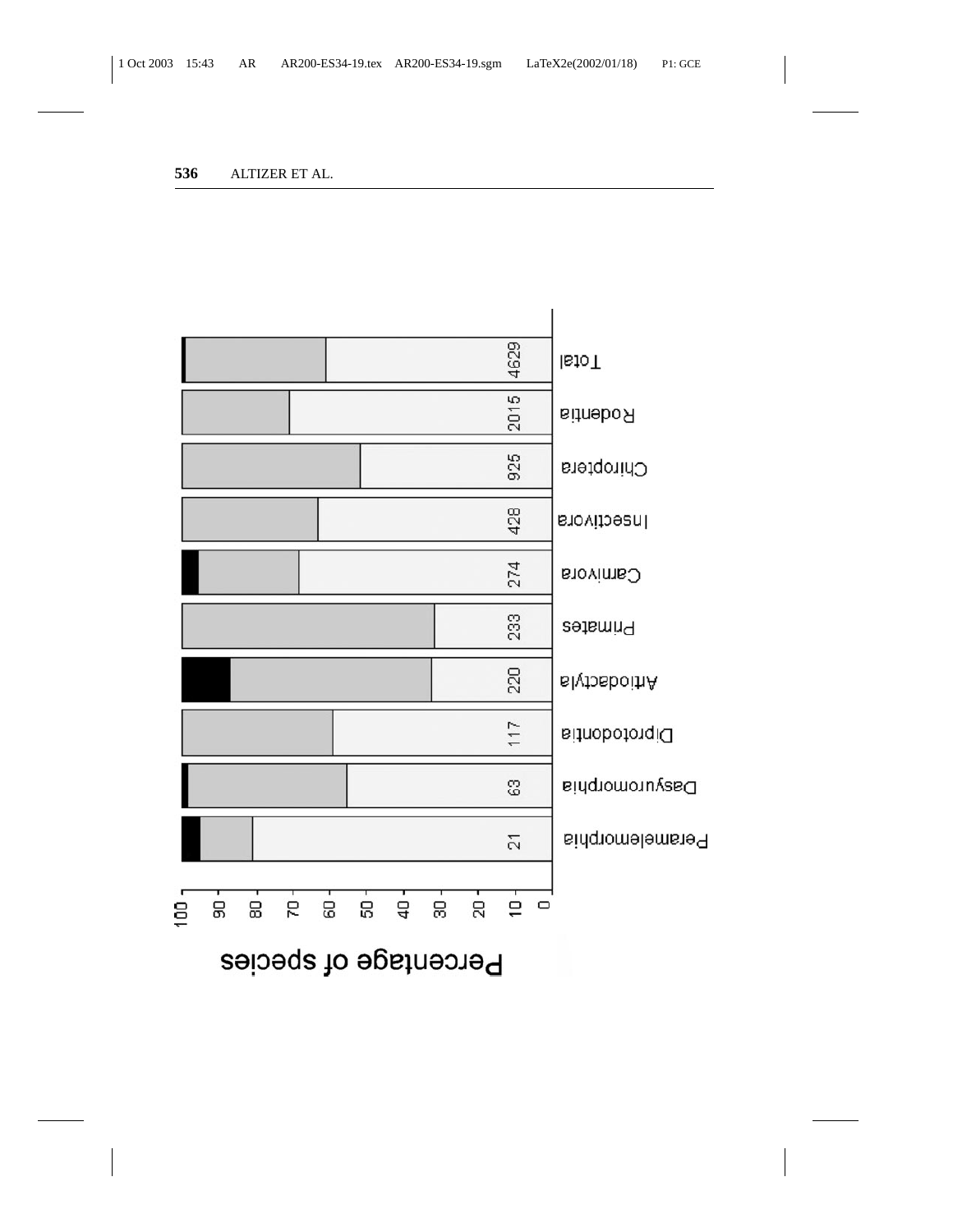infectious disease may spread from domesticated species to their close relatives in the wild. In fact, many species listed as at risk from infectious disease in the *IUCN Red List*(Figure 6) have largely acquired their parasites from domesticated species.

# **Which Parasites Pose the Greatest Threats?**

The potentially large number of parasites shared by humans, domesticated animals, and wildlife creates severe problems for conservation management. As populations decline or become fragmented, specialist parasites may be lost, and generalist parasites present in overlapping reservoir populations may pose a more significant threat to endangered species (Cleaveland et al. 2002). In carnivores, for example, most extinctions or near-extinctions are caused by generalist pathogens rather than specialists (Woodroffe 1999). During the past decade, rabies and canine distemper virus, both of which infect domestic dogs as reservoir hosts, have emerged as significant pathogens of wild carnivores in the Serengeti ecosystem. The persistence and impact of both of these viruses is expected to increase because domestic dog populations are growing rapidly in many African countries (Cleaveland 1998). Thus, an understanding of parasite specificity, with detailed understanding of host geographical and niche overlap, should play an important role in conservation efforts.

Transmission mode is also important for determining which parasites pose the greatest threats to declining host populations. For many directly transmitted parasites, persistence is unlikely at low densities without an alternative host or reservoir, and parasite-driven host extinction is questionable. However, the expectation is quite different for STDs, as these are characterized by frequencydependent transmission and high levels of host sterility (Thrall et al. 1993, Lockhart et al. 1996). Parasites transmitted via mobile vectors or contaminated water may also pose unusually high risks to small or threatened populations, as these may spread rapidly to multiple host species given favorable environmental conditions (Woolhouse et al. 2001).

# **The Importance of Host Characteristics**

For identifying host traits associated with both the risk of parasite infection and extinction risk, carnivores represent a well-studied group (Funk et al. 2001). Small

←<br> **Figure 6** Relative risk of infectious disease as a conservation threat in selected mammalian orders. White represents the proportion of nonthreatened species in each clade, gray and black combined represent proportion of threatened (including species classified as extinct in the wild, critically endangered, endangered, vulnerable, lower risk– conservation dependent, and lower risk–near threatened), and black only represents the proportion of species where infectious disease is identified as a threatening process. Numbers at the bottom of each bar refer to the number of species in each clade. Clade definitions follow Wilson & Reeder (1993) and threat data are from Hilton-Taylor (2000).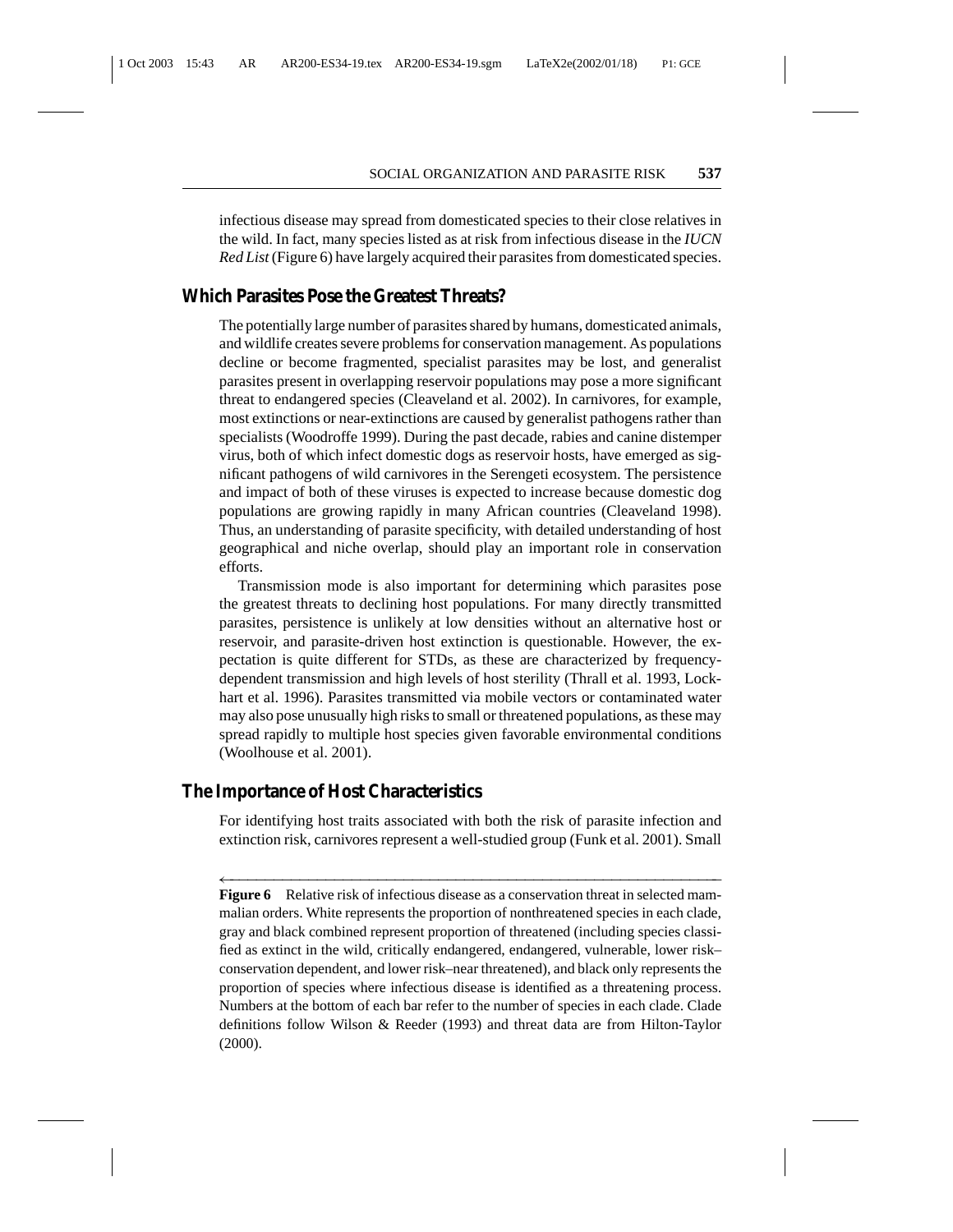and declining carnivore populations are especially prone to extinction risk by infectious diseases (Woodroffe 1999), and the interactive effects of small population size and parasite infections on extinction risk are observed in many carnivore species including African wild dogs and black-footed ferrets (Williams et al. 1992). One hypothesis is that mammalian orders with the largest numbers of domesticated species (or species that associate with humans; e.g., ungulates, carnivores, and rodents) may experience disproportionate risks of pathogen introduction (Figure 6). For example, even though canine distemper virus did not originally extend to felids other than in captive populations, in 1994, an outbreak in African lions that originated in domestic dogs reduced the lion population by about 30%. This virus also migrated from the Serengeti to another population in the Masai Mara, where eventually 55% of lions became seropositive (Roelke-Parker et al. 1996). Thus, certain mammal groups may be especially hard hit because domesticated animals and humans act as reservoirs of virulent parasites (Wallis & Lee 1999, Woodford et al. 2002).

# **Parasites and Biodiversity**

Relative to other processes (such as habitat destruction, invasive species, overharvesting, and pollution), we know far too little about the effects of parasites on the processes of mammalian declines and extinction. Wilcove et al. (1997) assessed the influences of each of these sources of threat on approximately 2500 imperiled and federally listed species in the United States. Of information available on 1880 species, infectious disease represented the least important threat. It is doubtful that parasites play such a minor role, and it remains to be determined if these numbers reflect poor knowledge of infectious disease dynamics in natural populations rather than the actual impact of parasites in these groups.

The concern over parasite specificity and transmission highlights the importance of understanding broad patterns of parasite community diversity in wildlife. At present, only a small proportion of parasites infecting mammals have been identified and quantified in wild populations. For example, the African wild dog has received tremendous scientific study and popular attention (see Woodroffe et al. 1997) owing to observed catastrophic effects of parasites (such as rabies wiping out a pack of 21 individuals in less than two months; Kat et al. 1995), yet only a small number of parasites are known to potentially influence rates of population decline. Furthermore, the epidemic nature of certain pathogens makes recording parasite communities challenging. Some populations may not be affected for long intervals but then experience high fatality rates over a period of days, as was recently evidenced by outbreaks of phocine distemper in northern European seals (Jensen et al. 2002).

In considering the totality of biodiversity, it is also important to include the impacts of mammalian extinctions on the biodiversity represented by their parasites. Many parasites are specific to endangered or threatened mammals, and may themselves become extinct with their specific hosts (Gompper & Williams 1998). Moreover, hosts that lose their parasites during population bottlenecks or in captive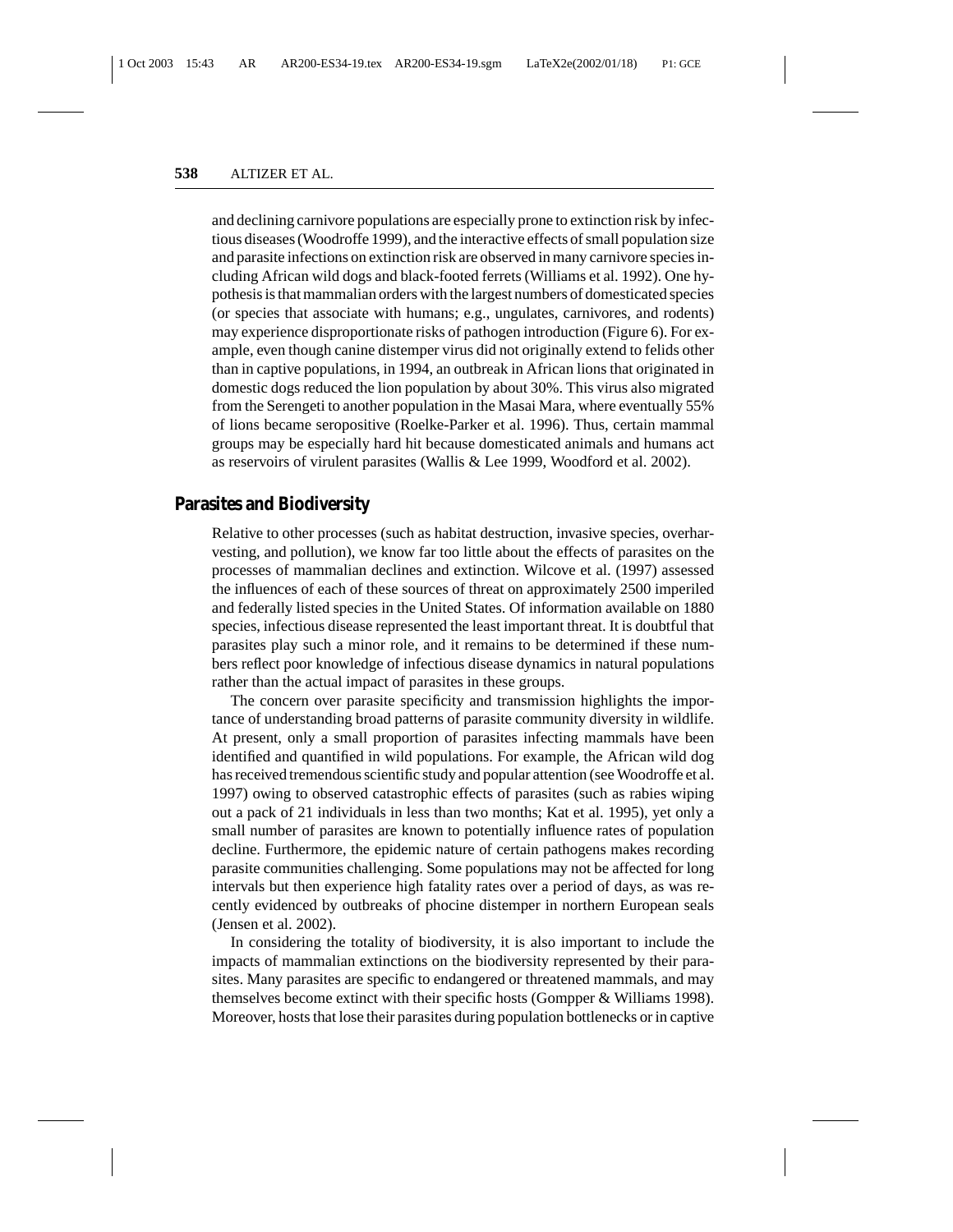breeding programs may also lose their ability to respond to future parasite threats following relaxed selection for immune defenses (Cunningham 1996). Lobbying efforts dedicated to preventing losses of mammalian diversity perhaps should take up the cause in defending pathogen biodiversity as an integral component of freeliving host communities, particularly given the role parasites may play in shaping host phenotypic and genetic composition or their importance as potential sources of pharmaceuticals (Durden & Keirans 1996).

#### **FUTURE DIRECTIONS**

Interdisciplinary collaboration is crucial to advance our understanding of infectious disease ecology and evolution in mammalian populations. When dealing with complicated and poorly understood systems, it is always tempting to attribute causation to the most easily measured factor. In spite of recent advances in serology, PCR, and other detection methods, parasite infection—and its ecological and genetic correlates—are factors that are among the hardest to measure in natural populations. We are therefore left with a high probability of either over- or understating the importance of parasite infections based on superficial impressions. Rigorous studies are needed to understand the ecological and evolutionary roles that parasites play in natural populations. With this in mind, how can theory and data be more explicitly linked to study host and parasite features in mammalian systems? We outline several priorities for future research in this area, focusing particularly on increased correspondence between variables in theoretical models and empirical data from wild hosts and the development of new methods to assess the joint coevolution of host and parasite traits.

- (**1**) **Expand empirical records of parasites from wild mammal populations.** Baseline data on the prevalence of parasites in wild mammals are critical to examining links between host behavior and parasite transmission. For most mammals, extensive data are rarely collected for nondomesticated animals outside of captive settings. For example, a recent survey of published records of nonexperimental parasite infections across 200 primate species (C. Nunn & S. Altizer, unpublished data) showed that the vast majority of records were obtained from captive animals (sampled in zoos, research centers, or semifree ranging populations). There is also a need for a centralized data repository for records of micro- and macroparasites in wild animals and monitoring programs that assess the prevalence, transmission, and population-level impacts of parasites infecting a wide range of mammalian species.
- (**2**) **Improve the correspondence between behavioral data and model parameters.** At the present time, it is difficult to relate categorically defined mating systems (e.g., polygyny, serial monogamy) and social structures (e.g., solitary, fission-fusion communities) to the spread of parasites in wild populations. More precise measures of parameters suggested by theoretical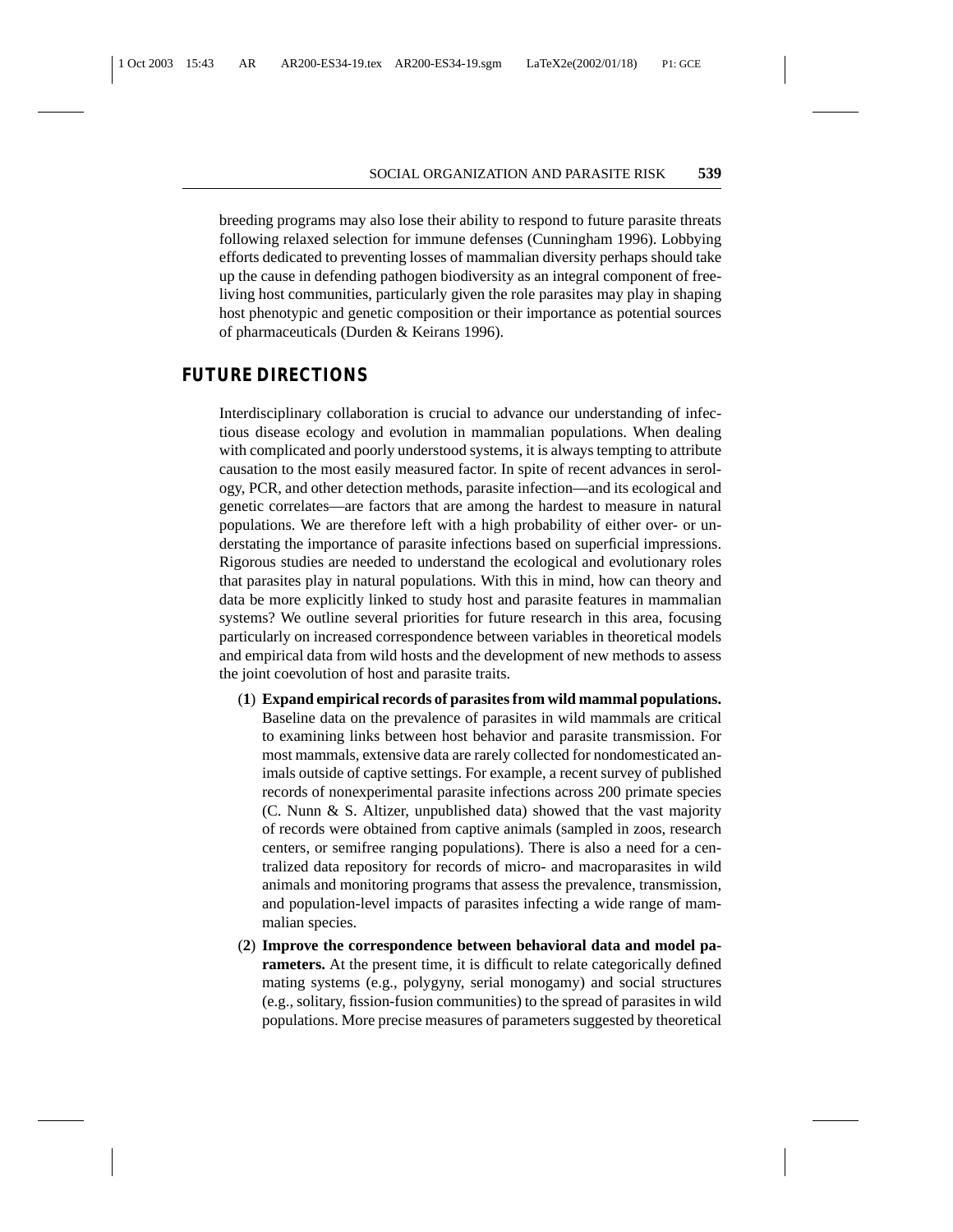models are needed from wild mammal populations, including inter- and intragroup contact rates, dispersal rates, contact durations, and better measures of variance in mating success. Moreover, model parameters that define contacts leading to parasite transmission must reflect biologically realistic and estimable processes, a goal that can only be achieved by increasing interactions between behavioral ecologists and epidemiologists.

- (**3**) **Include multiple factors in comparative analyses.** Increasing numbers of comparative studies are including measures of sampling effort and controlling for host phylogeny. However, to date most comparative studies of factors affecting parasite occurrence have examined only a small number of explanatory variables. Important variables to consider in the context of parasite diversity studies include not only host traits, such as life history and sociality, but also parasite traits involving transmission mode and host range. For example, the diversity of STDs should be influenced by factors that are different from those important to parasites transmitted by fecal-oral routes. Ignoring the confounding effect of transmission mode may therefore result in failure to detect traits important to patterns of parasite diversity.
- (**4**) **Develop trait-based coevolutionary models for host-parasite interactions.** A major challenge involves developing modeling approaches to explore the joint coevolution of transmission mode, mating and social systems, and pathogen virulence. One approach is to acquire phylogenetic information on coevolving host and parasite lineages to examine the correlated evolution of host and parasite traits (Harvey & Keymer 1991, Morand et al. 2000). A complementary modeling approach would use individual-based rules for association and dissociation of males and females to generate a wide range of social and mating structures (e.g., Cohen 1969). A key issue is how to represent genetic variation for host behavior in a biologically realistic way that results in observed social and mating systems. Behavioral ecologists have extensively discussed verbal and optimality-based models, but overlook the fact that it is unrealistic to describe selection on genes that directly translate to specific mating systems. To our knowledge, no empirical studies have examined whether genetic variation in either host social/mating behavior or parasite effects on such behavior exists in wild mammal species.
- (**5**) **Evaluate the role of spatial and metapopulation processes.** Spatial considerations are important in defining the geographic scales at which social and sexual interactions take place. There are numerous situations in wild animal populations where substructuring occurs at multiple scales. For example, hamadryas baboons (*Papio hamadryas*) have a polygynous mating system, where related males and their harems are themselves organized into larger clans; these clans are organized into yet larger groups, which may interact socially in various ways. A number of critical questions relating to the ways in which the relative transmission of STDs versus OIDs might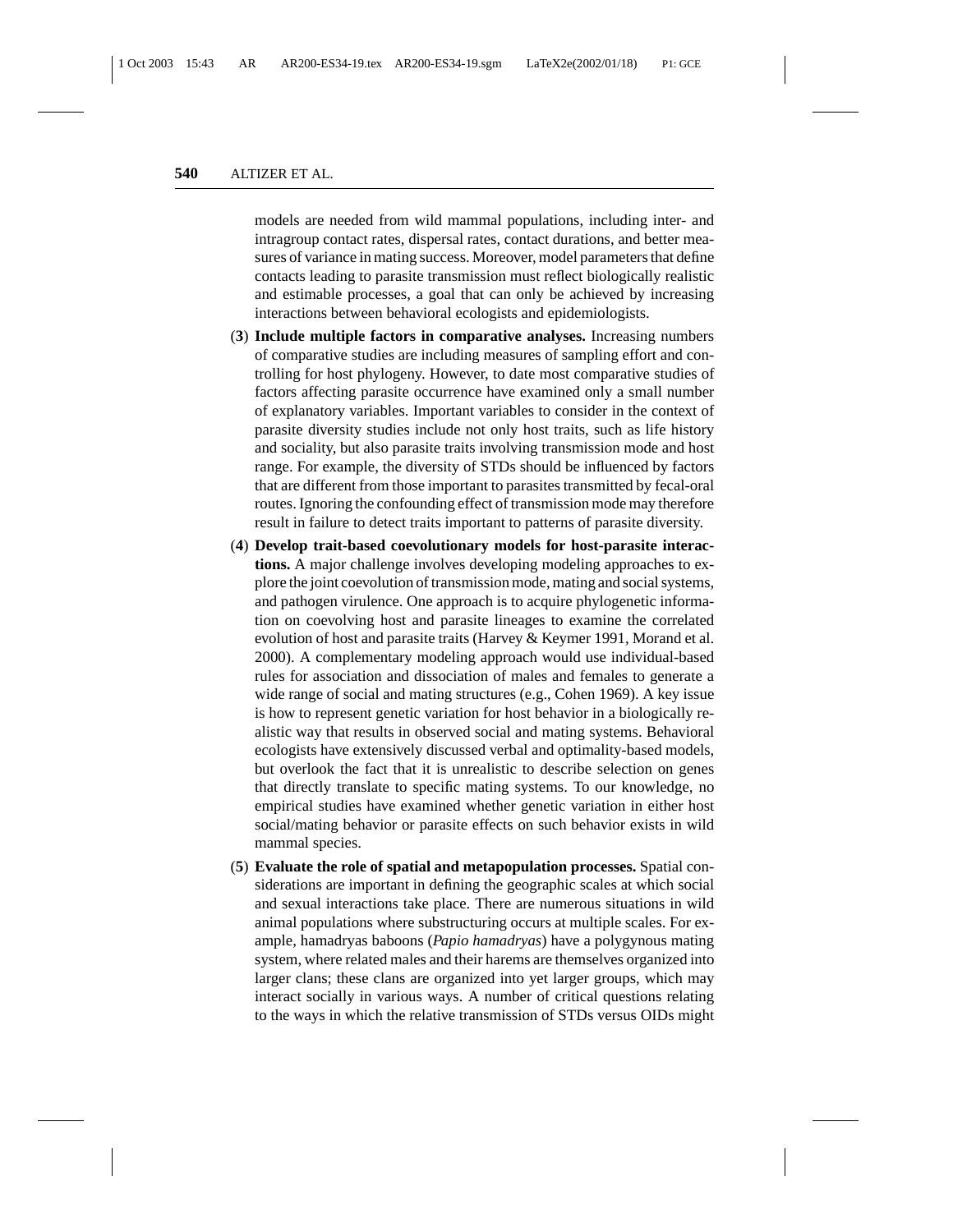scale with the level of social hierarchy arise from considering these social structures. How do the overall population dynamics and persistence of parasites depend on interactions within and among these levels of organization? How would this affect group dynamics and the types of social/sexual systems that evolve? It has been suggested that interactions between primate social systems and the distribution of resources and predators will determine social organization (Dobson & Lyles 1989). Clearly, these ideas apply with equal force to pathogens and parasites.

(**6**) **Examine the links between host sociality, parasite infection, and extinction risk.** Infectious diseases have become an important threat to wildlife populations, and links between sociality and parasite transmission suggest that host behavior might play an indirect role in species extinctions. Despite the possible interaction among these factors, to our knowledge no studies have examined characteristics of parasites associated with extinction risk or whether host social organization influences the spread of novel pathogens. For example, are social species more likely to be threatened by novel parasites than nonsocial species? These questions can be answered by integrating information already available from veterinary field surveys with the results of empirical studies on host behavior and population dynamics. An understanding of the interactions between sociality, disease transmission, and extinction risk could provide important insights for wildlife conservation.

#### **ACKNOWLEDGMENTS**

This work was conducted as part of the "Understanding the Ecology and Evolution of Infectious Diseases in Mammalian Mating and Social Systems" working group supported by the National Center for Ecological Analysis and Synthesis, a Center funded by NSF (Grant #DEB-94-21535), the University of California at Santa Barbara, and the State of California. C.N. was supported by an NSF Postdoctoral Research Fellowship, J.A. was supported in part from NIH Grant #GM 60766-01, and P.H.T. gratefully acknowledges the support of a Queen Elizabeth II Fellowship from the Australian Research Council. C.N. and S.A. are thankful for support from NSF (Grant #DEB-0212096), and we thank Andrew Davis for editorial assistance.

**The** *Annual Review of Ecology, Evolution, and Systematics* **is online at http://ecolsys.annualreviews.org**

#### **LITERATURE CITED**

- Alexander J, Stimson WH. 1988. Sexhormones and the course of parasitic infection. *Parasitol. Today* 4:189–93
- Anderson RM, Blythe SP, Gupta S, Konings E.

1989. The transmission dynamics of the human immunodeficiency virus type 1 in the male homosexual community in the United Kingdom: the influence of changes in sexual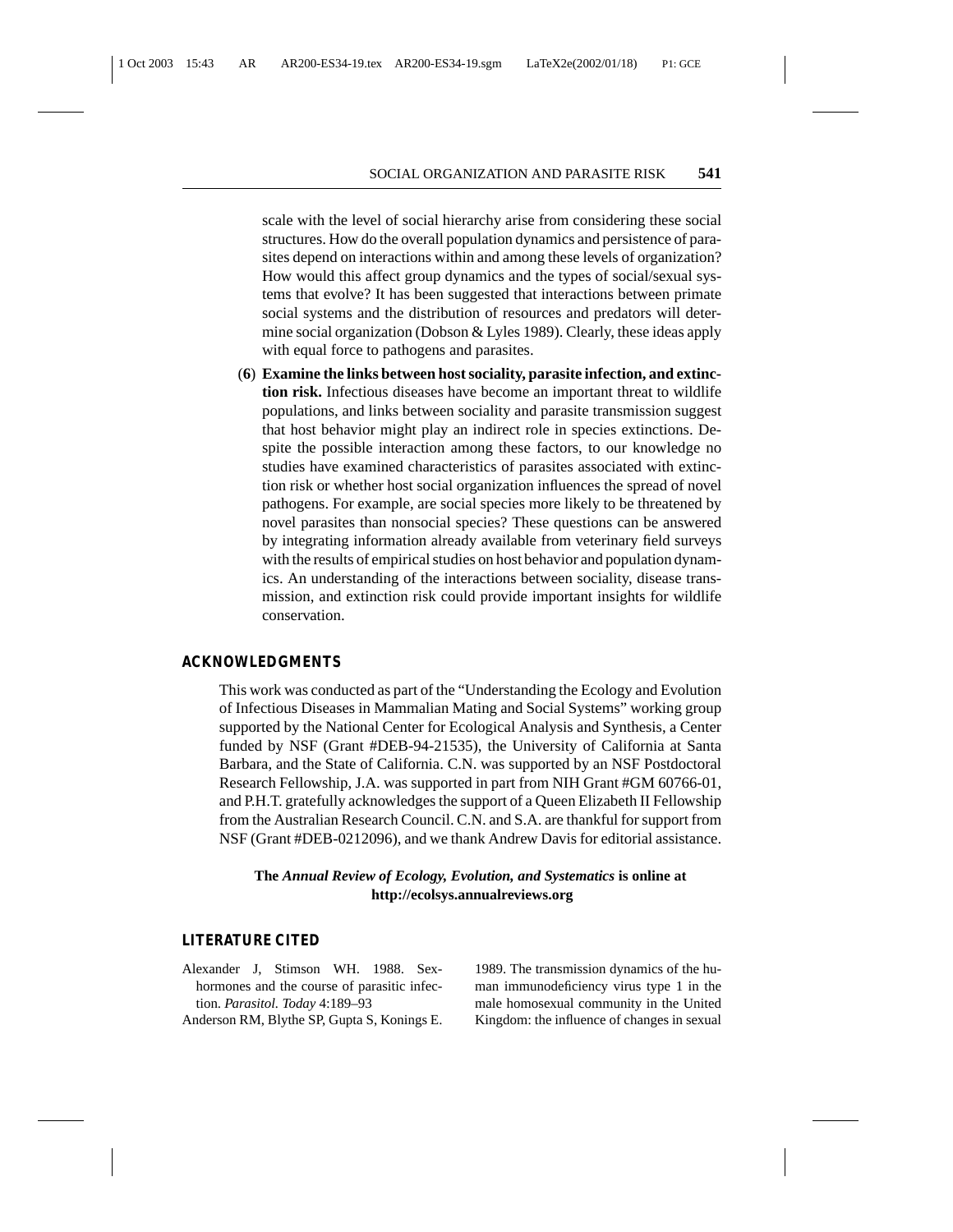behaviour. *Philos. Trans. R. Soc. London Ser. B* 325:45–98

- Anderson RM, May RM. 1979. Population biology of infectious diseases: Part 1. *Nature* 280:361–67
- Anderson RM, May RM. 1992. *Infectious Diseases of Humans: Dynamics and Control*. New York: Oxford Univ. Press. 757 pp.
- Anderson RM, May RM, McLean AR. 1988. Possible demographic consequences of AIDS in developing countries. *Nature* 332:228–34
- Andersson M. 1994. *Sexual Selection*. Princeton, NJ: Princeton Univ. Press. 624 pp.
- Antonovics J, Iwasa Y, Hassell MP. 1995. A generalized model of parasitoid, venereal, and vector based transmission processes.*Am. Nat.* 145:661–75
- Arneberg P. 2002. Host population density and body mass as determinants of species richness in parasite communities: comparative analyses of directly transmitted nematodes of mammals. *Ecography* 25:88–94
- Arneberg P, Skorping A, Grenfell B, Read AF. 1998. Host densities as determinants of abundance in parasite communities. *Proc. R. Soc. London Ser. B* 265:1283–9
- Barton R. 1985. Grooming site preferences in primates and their functional implications. *Int. J. Primatol.* 6:519–32
- Begon M, Hazel SM, Baxby D, Bown K, Cavanagh R, et al. 1999. Transmission dynamics of a zoonotic pathogen within and between wildlife host species. *Proc. R. Soc. London Ser. B* 266(1432):1939–45
- Bininda-Emonds ORP, Gittleman JL, Purvis A. 1999. Building large trees by combining phylogenetic information: a complete phylogeny of the extant Carnivora (Mammalia). *Biol. Rev.* 74:143–75
- Blower SM, McLean AR. 1991. Mixing ecology and epidemiology. *Proc. R. Soc. London Ser. B* 245:187–92
- Boily MC, Masse B. 1997. Mathematical models of disease transmission: a precious tool for the study of sexually transmitted diseases. *Can. J. Publ. Health* 88:255–65
- Brown CR, Brown MB. 1986. Ectoparasitism as a cost of coloniality in cliff swallows (*Hirundo pyrrhonota*). *Ecology* 67:1206– 18
- Bull JJ. 1994. Virulence. *Evolution* 48:1423–37
- Bundy DAP. 1988. Sexual effects on parasite infection—gender-dependent patterns of infection and disease. *Parasitol. Today* 4:186– 89
- Carranza J, Garcia-Muñoz AJ, Vargas JD. 1995. Experimental shifting from harem defense to territoriality in rutting red deer. *Anim. Behav.* 49:551–54
- Clayton DH, Walther BA. 2001. Influence of host ecology and morphology on the diversity of Neotropical bird lice. *Oikos* 94:455– 67
- Cleaveland S. 1998. The growing problem of rabies in Africa. *Trans. R. Soc. Trop. Med. Hyg.* 92:131–34
- Cleaveland S, Hess GR, Dobson AP, Laurenson MK, McCallum HI, et al. 2002. The role of pathogens in biological conservation. See Hudson et al. 2002, pp. 139–150
- Clutton-Brock TH. 1989. Mammalian mating systems. *Proc. R. Soc. London Ser. B* 236:339–72
- Clutton-Brock TH, Harvey PH. 1977. Primate ecology and social organization. *J. Zool.* 183: 1–39
- Clutton-Brock TH, Parker GA. 1992. Potential reproductive rates and the operation of sexual selection. *Q. Rev. Biol.* 67:437–56
- Cohen JE. 1969. Natural primate troops and a stochastic population model. *Am. Nat.* 103: 455–77
- Côté IM, Poulin R. 1995. Parasitism and group size in social animals: a meta-analysis. *Behav. Ecol.* 6:159–65
- Courchamp F, Artois M, Yoccoz N, Pontier D. 1998. Epidemiology of feline immunodeficiency virus within a rural cat population. *Epidemiol. Infect.* 121:227–38
- Cunningham AA. 1996. Disease risks of wildlife translocations. *Conserv. Biol.* 10: 349–53
- Daszak P, Cunningham AA, Hyatt AD. 2000. Emerging infectious diseases of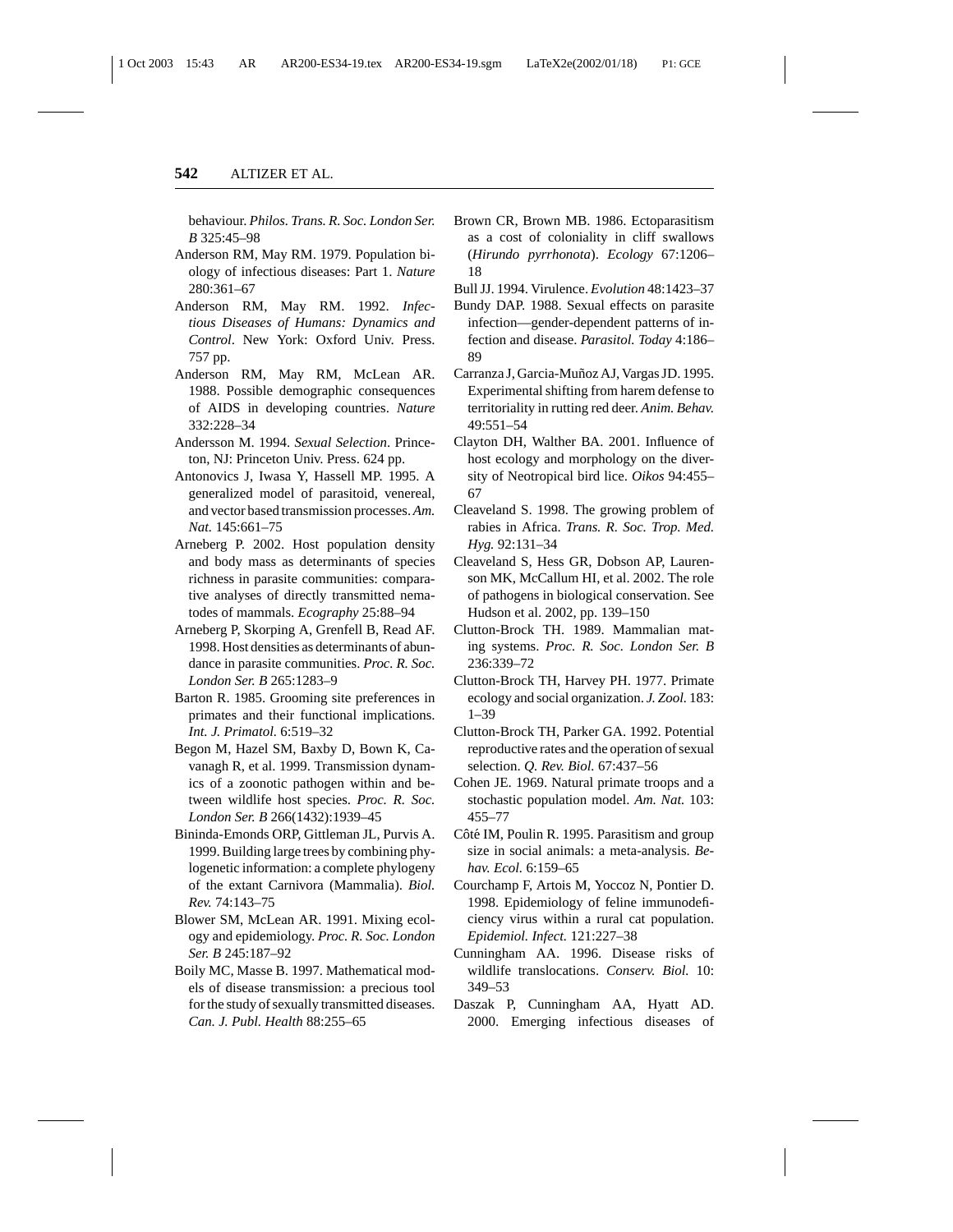wildlife—threats to biodiversity and human health. *Science* 287:443–49

- Davies CR, Ayres JM, Dye C, Deane LM. 1991. Malaria infection rate of Amazonian primates increases with body weight and group size. *Funct. Ecol.* 5:655–62
- Di Bitetti MS, Vidal EM, Baldovino MC, Benesovsky V. 2000. Sleeping site preference in tufted capuchin monkeys (*Cebus apella nigritus*). *Am. J. Primatol.* 50:257–74
- Dobson AP, Foufopoulos J. 2001. Emerging infectious pathogens in wildlife. *Philos. Trans. R. Soc. London Ser. B* 356:1001–12
- Dobson AP, Lyles AM. 1989. The population dynamics and conservation of primate populations. *Conserv. Biol.* 3:362–80
- Dobson AP, Lyles A. 2000. Black-footed ferret recovery. *Science* 288:985–88
- Dobson AP, Meagher M. 1996. The population dynamics of brucellosis in the Yellowstone National Park. *Ecology.* 77(4):1026–36
- Donovan B. 2000. The repertoire of human efforts to avoid sexually transmissible diseases: past and present. Part 2: Strategies used during or after sex. *Sex. Transm. Infect.* 76:88–93
- Dugatkin LA. 2001. *Model Systems in Behavioral Ecology*. Princeton, NJ: Princeton Univ. Press. 551 pp.
- Dunbar RIM. 1988. *Primate Social Systems*. Ithaca, NY: Cornell Univ. Press. 373 pp.
- Durden LA, Keirans JE. 1996. Host-parasite coextinction and the plight of tick conservation. *Am. Entomol.* 42:87–91
- Eisenberg JF. 1981. *The Mammalian Radiations*. Chicago: Univ. Chicago Press. 610 pp.
- Emlen ST, Oring LW. 1977. Ecology, sexual selection, and the evolution of mating systems. *Science* 197:215–23
- Ewald PW. 1994. *Evolution of Infectious Disease*. Oxford, UK: Oxford Univ. Press. 298 pp.
- Ezenwa VO. 2002. *Behavioral and nutritional ecology of gastrointestinal parasitism in African bovids.* PhD thesis. Princeton Univ., New Jersey. 161 pp.
- Freeland WJ. 1976. Pathogens and the evolu-

tion of primate sociality. *Biotropica* 8:12– 24

- Freeland WJ. 1979. Primate social groups as biological islands. *Ecology* 60:719–28
- Fultz PN, Gordon TP, Anderson DC, Mc-Clure HM. 1990. Prevalence of natural infection with simian immunodeficiency virus and simian T-cell leukemia virus type I in a breeding colony of sooty mangabey monkeys. *AIDS* 4:619–25
- Funk SM, Fiorello CV, Cleaveland S, Gompper ME. 2001. The role of disease in carnivore ecology and conservation. In*Carnivore Conservation*, ed. JL Gittleman, S Funk, D Macdonald, RK Wayne, pp. 443–66. Cambridge, UK: Cambridge Univ. Press. 690 pp.
- Garnett GP, Aral SO, Hoyle DV, Cates W, Anderson RM. 1997. The natural history of syphilis. Implications for the transmission dynamics and control of infection. *Sex. Transm. Dis.* 24:185–200
- Geffen E, Gompper ME, Gittleman JL, Luh HK, Macdonald DW. 1996. Size, life-history traits, and social organization in the Canidae: a reevaluation. *Am. Nat.* 147:140–60
- Getz WM, Pickering J. 1983. Epidemic models: Thresholds and population regulation. *Am. Nat.* 121:892–98
- Gittleman JL. 1996. *Carnivore Behavior, Ecology and Evolution*, Vol. 2. Ithaca, NY: Cornell Univ. Press. 644 pp.
- Gompper ME, Williams ES. 1998. Parasite conservation and the black-footed ferret recovery program. *Conserv. Biol.* 12:730–32
- Graves BM, Duvall D. 1995. Effects of sexually transmitted diseases on heritable variation in sexually selected systems. *Anim. Behav.* 50:1129–31
- Gregory RD. 1990. Parasites and host geographic range as illustrated by waterfowl. *Funct. Ecol.* 4:645–54
- Halvorsen O. 1986. On the relationship between social status of host and risk of parasite infection. *Oikos* 47:71–74
- Hart BJ, Korinek E, Brennan P. 1987. Postcopulatory genital grooming in male rats: prevention of sexually transmitted infections. *Physiol. Behav.* 41:321–25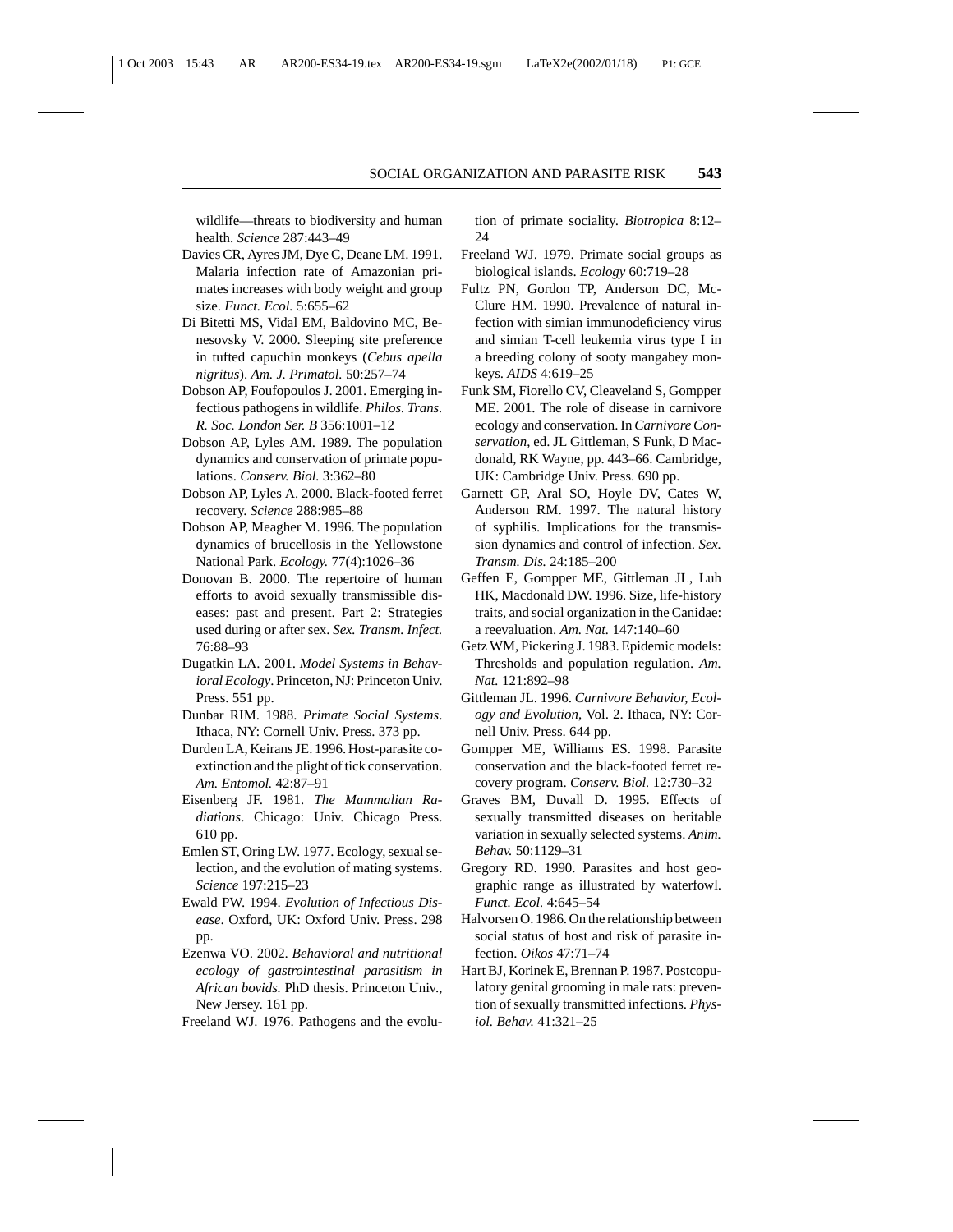- Hart BL. 1990. Behavioral adaptations to pathogens and parasites: five strategies. *Neurosci. Biobehav. Rev.* 14:273–94
- Harvell CD, Mitchell CE, Ward JR, Altizer S, Dobson A, Samuels MD. 2002. Climate warming and disease risks for terrestrial and marine biota. *Science* 296:2158–62
- Harvey PH, Keymer AE. 1991. Comparing life histories using phylogenies. *Philos. Trans. R. Soc. London Ser. B* 332:31–39
- Harvey PH, Pagel MD. 1991. *The Comparative Method in Evolutionary Biology*. New York: Oxford Univ. Press. 239 pp.
- Harvey PH, Rambaut A. 2000. Comparative analyses for adaptive radiations.*Proc. R. Soc. London Ser. B* 355:1–7
- Hausfater G, Meade BJ. 1982. Alternation of sleeping groves by yellow baboons (*Papio cynocephalus*) as a strategy for parasite avoidance. *Primates* 23:287–97
- Hausfater G, Watson DF. 1976. Social and reproductive correlates of parasite ova emissions by baboons. *Nature* 262:688–89
- Hethcote HW, Yorke JA. 1984. *Gonorrhea Transmission Dynamics and Control*. New York: Springer-Verlag. 105 pp.
- Hilton-Taylor C. 2000. *2000 IUCN Red List of Threatened Species.* Morges, Swit.: IUCN
- Hilton-Taylor C. 2002. *2002 IUCN Red List of Threatened Species.* Morges, Swit.: IUCN
- Holmes KK, Sparling PF, Mardh PA, Lemon SM, Stamm WE, et al. 1994. *Sexually Transmitted Diseases*. New York: McGraw-Hill. 1079 pp.
- Hooper RR, Reynolds GH, Jones OG, Zaidi A, Wiesner PJ. 1978. Cohort study of venereal disease. I: The risk of gonorrhea transmission from infected women to men. *Am. J. Epidemiol.* 108:136–44
- Hoogland JL. 1979. Aggression, ectoparasitism, and other possible costs of prairie dog (Sciuridae, *Cynomys* spp.) coloniality. *Behaviour* 69:1–35
- Hudson PJ, Rizzoli A, Grenfell BT, Heesterbeek H, Dobson AP, eds. *The Ecology of Wildlife Diseases*. New York: Oxford Univ. Press. 197 pp.
- Huffman MA. 1997. Current evidence for self-

medication in primates: A multidisciplinary perspective. *Year. Phys. Anthropol.* 40:171– 200

- Hutchings M, Kyriazakis I, Anderson D, Gordon I, Coop R. 1998. Behavioral strategies used by parasitized and non-parasitized sheep to avoid ingestion of gastro-intestinal nematodes associated with faeces. *J. Anim. Sci.* 67:97–106
- Jacquez JA, Simon CP, Koopman J, Sattenspiel L, Perry T. 1988. Modeling and analyzing HIV transmission: the effect of contact patterns. *Math. Biosci.* 92:119–99
- Jensen T, van de Bildt M, Dietz HH, Andersøn TH, Hammer AS. 2002. Another phocine distemper outbreak in Europe. *Science* 297:209
- Jones KE, Purvis A, MacLarnon A, Bininda-Emonds ORP, Simmons N. 2002. A phylogenetic supertree of the bats (Mammalia: Chiroptera). *Biol. Rev.* 77:223–59
- Kat PW, Alexander KA, Smith JS, Munson L. 1995. Rabies and African wild dogs in Kenya. *Proc. R. Soc. London Ser. B* 262:229– 33
- Knell RJ. 1999. Sexually transmitted disease and parasite-mediated sexual selection. *Evolution* 53:957–61
- Knell RJ, Begon M, Thompson DJ. 1996. Transmission dynamics of *Bacillus thuringiensis* infecting *Plodia interpunctella*: a test of the mass action assumption with an insect pathogen. *Proc. R. Soc. London Ser. B* 263:75–81
- Kuris AM, Blaustein AR, Alio JJ. 1980. Hosts as islands. *Am. Nat.* 16:570–86
- Levin BR. 1996. The evolution and maintenance of virulence in microparasites. *Emerg. Infect. Dis.* 2:93–102
- Levin J, Hilliard J, Lipper S, Butler T, Goodwin W. 1988. A naturally occurring epizootic of Simian Agent 8 in the baboon. *Lab. Anim. Sci.* 38(4):394–97
- Liu FG, Miyamoto MM, Freire NP, Ong PQ, Tennant MR, et al. 2001. Molecular and morphological supertrees for eutherian (placental) mammals. *Science* 291(5509):1786–89
- Lockhart AB, Thrall PH, Antonovics J. 1996. Sexually transmitted diseases in animals: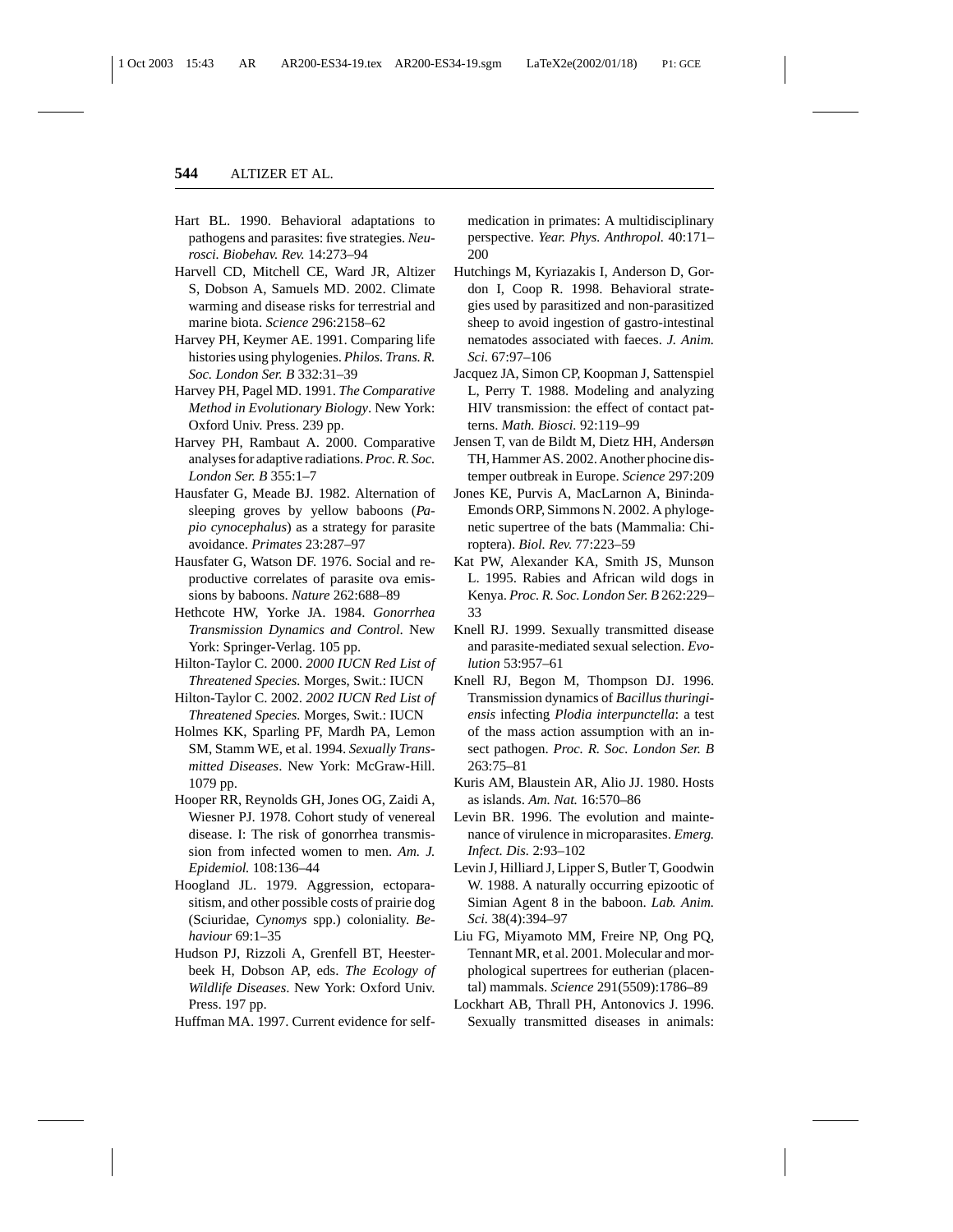ecological and evolutionary implications. *Biol. Rev. Camb. Philos. Soc.* 71:415–71

- Loehle C. 1995. Social barriers to pathogen transmission in wild animal populations. *Ecology* 76:326–35
- MacPhee RDE, Fleming C. 1999. Requiem Aeternam: The last five hundred years of mammalian species extinctions. In *Extinctions in Near Time*, ed. RDE MacPhee, pp. 333–71. New York: Plenum. 394 pp.
- Martins EP, Hansen TF. 1996. The statistical analysis of interspecific data: a review and evaluation of phylogenetic comparative methods. In *Phylogenies and the Comparative Method In Animal Behavior*, ed. EP Martins. pp. 22–75. New York: Oxford Univ. Press. 415 pp.
- Messenger SL, Molineux IJ, Bull JJ. 1999. Virulence evolution in a virus obeys a trade-off. *Proc. R. Soc. London Ser. B* 266:397–404
- Mills S, Benjarattanaporn P, Bennett A, Na Pattalung R, Sundhagul D, et al. 1997. HIV risk behavioral surveillance in Bangkok, Thailand: sexual behavior trends among eight population groups. *AIDS* 11:S43–51
- Moe S, Holand O, Colman J, Reimers E. 1999. Reindeer (*Rangifer tarandus*) response to feces and urine from sheep (*Ovis aries*) and reindeer. *Rangifer* 19:55–60
- Møller AP, Dufva R, Allander K. 1993. Parasites and the evolution of host social behavior. *Adv. Stud. Behav.* 22:65–102
- Møller AP, Dufva R, Erritzoe J. 1993. Host immune function and sexual selection in birds. *J. Evol. Biol.* 11:703–19
- Møller AP, Merino S, Brown CR, Robertson RJ. 2001. Immune defense and host sociality: a comparative study of swallows and martins. *Am. Nat.* 158:136–45
- Moore J. 2002. *Parasites and the Behavior of Animals*. New York: Oxford Univ. Press
- Moore J, Simberloff D, Freehling M. 1988. Relationships between bobwhite quail socialgroup size and intestinal helminth parasitism. *Am. Nat.* 131:22–32
- Moore SL, Wilson K. 2002. Parasites as a viability cost of sexual selection in natural populations of mammals. *Science* 297:2015–18
- Mooring MS, Hart BL. 1992. Animal grouping for protection from parasites: Selfish herd and encounter-dilution effects. *Behaviour* 123:173–93
- Morand S, Poulin R. 1998. Density, body mass and parasite species richness of terrestrial mammals. *Evol. Ecol.* 12:717–27
- Morand S, Hafner MS, Page RDM, Reed DL. 2000. Comparative body size relationships in pocket gophers and their chewing lice. *Biol. J. Linn. Soc.* 70:239–49
- Muller-Graf CDM, Collins DA, Woolhouse MEJ. 1996. Intestinal parasite burden in five troops of olive baboons (*Papio cynocephalus anubis*) in Gombe Stream National Park, Tanzania. *Parasitology* 112(5):489–97
- Nordling D, Andersson M, Zohari S, Gustafsson L. 1998. Reproductive effort reduces specific immune response and parasite resistance. *Proc. R. Soc. London Ser. B* 265:1291– 98
- Nunn CL. 2003. Behavioral defenses against sexually transmitted diseases in primates. *Anim. Behav.* In press
- Nunn CL, Altizer S. 2003. Sexual selection, behavior and sexually transmitted diseases. In *Sexual Selection in Primates: New and Comparative Perspectives*, ed. PM Kappeler, CP van Schaik. In press
- Nunn CL, Altizer SM, Jones KE, Sechrest W. 2003a. Comparative tests of parasite species richness in primates. *Am. Nat.* In press
- Nunn CL, Barton RA. 2001. Comparative methods for studying primate adaptation and allometry. *Evol. Anthropol.* 10:81–98
- Nunn CL, Gittleman JL, Antonovics J. 2000. Promiscuity and the primate immune system. *Science* 290:1168–70
- Nunn CL, Gittleman JL, Antonovics J. 2003b. A comparative study of white blood cell counts and disease risk in carnivores. *Proc. R. Soc. London Ser. B* 270:347–356
- O'Keefe KJ, Antonovics J. 2002. Playing by different rules: the evolution of virulence in sterilizing pathogens. *Am. Nat.* 159:597–605
- Oriel JD, Hayward AHS. 1974. Sexuallytransmitted diseases in animals. *Brit. J. Ven. Dis.* 50:412–20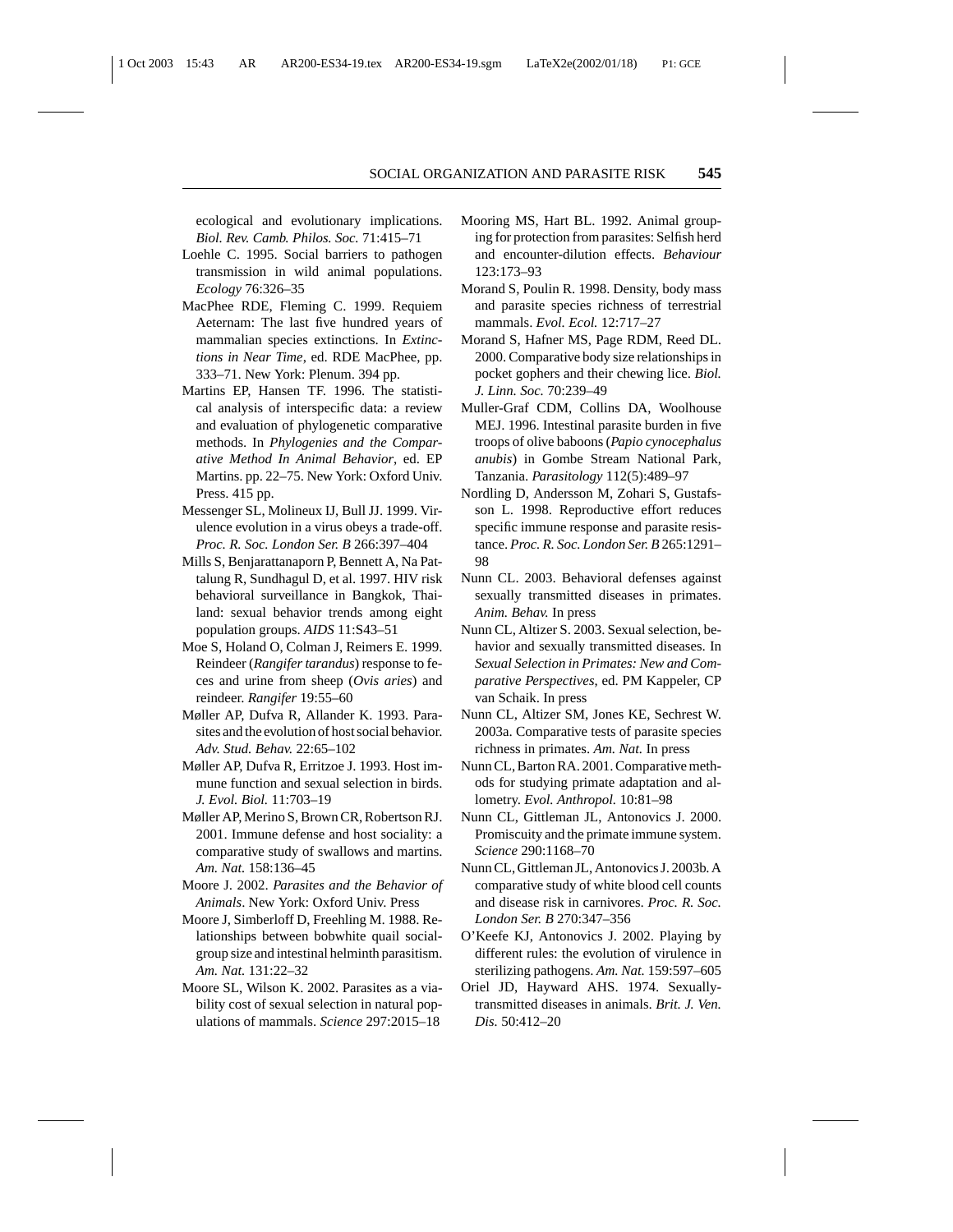- Ostfeld RS. 1985. Limiting resources and territoriality in microtine rodents. *Am. Nat.* 126:1–15
- Packer C, Altizer S, Appel M, Brown E, Martenson J. 1999. Viruses of the Serengeti: Patterns of infection and mortality in African lions. *J. Anim. Ecol.* 68(6):1161–78
- Poulin R. 1991. Group-living and infestation by ectoparasites in passerines. *Condor* 93:418– 23
- Poulin R. 1995. Phylogeny, ecology, and the richness of parasite communities in vertebrates. *Ecol. Monogr.* 65:283–302
- Poulin R. 1998. Comparison of three estimators of species richness in parasite component communities. *J. Parasitol.* 84:485– 90
- Purvis A. 1995. A composite estimate of primate phylogeny. *Philos. Trans. R. Soc. London Ser. B* 348:405–21
- Purvis A, Rambaut A. 1995. Comparative analysis by independent contrasts (CAIC): an Apple Macintosh application for analysing comparative data. *Comp. Appl. Biosci.* 11: 247–51
- Ranta E. 1992. Gregariousness vs. solitude: another look at parasite faunal richness in Canadian freshwater fishes. *Oecologia* 89:150– 52
- Roberts MG, Dobson AP, Arneberg P, de Leo GA, Krecek RC. 2002. Parasite community ecology and biodiversity. See Hudson et al. 2002, pp. 63–82
- Roelke-Parker ME, Munson L, Packer C, Kock R, Cleaveland S. 1996. A canine distemper virus epidemic in Serengeti lions (*Panthera leo*). *Nature* 379:441–45
- Rózsa L. 1997. Patterns in the abundance of avian lice (Phthiraptera: Ambylcera, Ischnocera). *J. Avian Biol.* 28(3):249–54
- Rubenstein DI, Hohmann ME. 1989. Parasites and social behavior of island feral horses. *Oikos.* 55:312–20
- Sheldon BC, Verhulst S. 1996. Ecological immunology: Costly parasite defences and trade-offs in evolutionary ecology. *Trends Ecol. Evol.* 11:317–21
- Smith G, Dobson AP. 1992. Sexually trans-

mitted diseases in animals. *Parasitol. Today* 8:159–66

- Smuts BB, Cheney DL, Seyfarth RM, Wrangham RW, Struhsaker TT. 1987. *Primate Societies*. Chicago: Univ. Chicago Press. 578 pp.
- Thrall PH, Antonovics J. 1997. Polymorphism in sexual versus non-sexual disease transmission. *Proc. R. Soc. London Ser. B* 264:581– 87
- Thrall PH, Antonovics J, Hall DW. 1993. Host and pathogen coexistence in vectorborne and venereal diseases characterized by frequency-dependent disease transmission. *Am. Nat.* 142:543–52
- Thrall PH, Antonovics J, Bever JD. 1997. Sexual transmission of disease and host mating systems: within-season reproductive success. *Am. Nat.* 149:485–506
- Thrall PH, Antonovics J, Wilson WG. 1998. Allocation to sexual versus nonsexual disease transmission. *Am. Nat.* 151:29–45
- Thrall PH, Antonovics J, Dobson AP. 2000. Sexually transmitted diseases in polygynous mating systems: prevalence and impact on reproductive success. *Proc. R. Soc. London Ser. B* 267:1555–63
- Trivers RL. 1972. Parental investment and sexual selection. In *Sexual Selection and the Descent of Man*, ed. B Campbell, pp. 136–79. Chicago: Aldine
- van Schaik CP, Dunbar RIM. 1990. The evolution of monogamy in large primates: a new hypothesis and some crucial tests. *Behaviour* 115:30–62
- van Schaik CP, van Noordwijk MA, Nunn CL. 1999. Sex and social evolution in primates. In *Comparative Primate Socioecology*, ed. PC Lee, pp. 204–40. Cambridge, UK: Cambridge Univ. Press. 424 pp.
- Wallis J, Lee DR. 1999. Primate conservation: The prevention of disease transmission. *Int. J. Primatol.* 20:803–26
- Westoby M, Leishman MR, Lord JM. 1995. On misinterpreting the phylogenetic correction. *J. Ecol.* 83:531–34
- Wilcove DS, Rothstein D, Dubow J, Phillips A, Losos E. 1997. Quantifying threats to